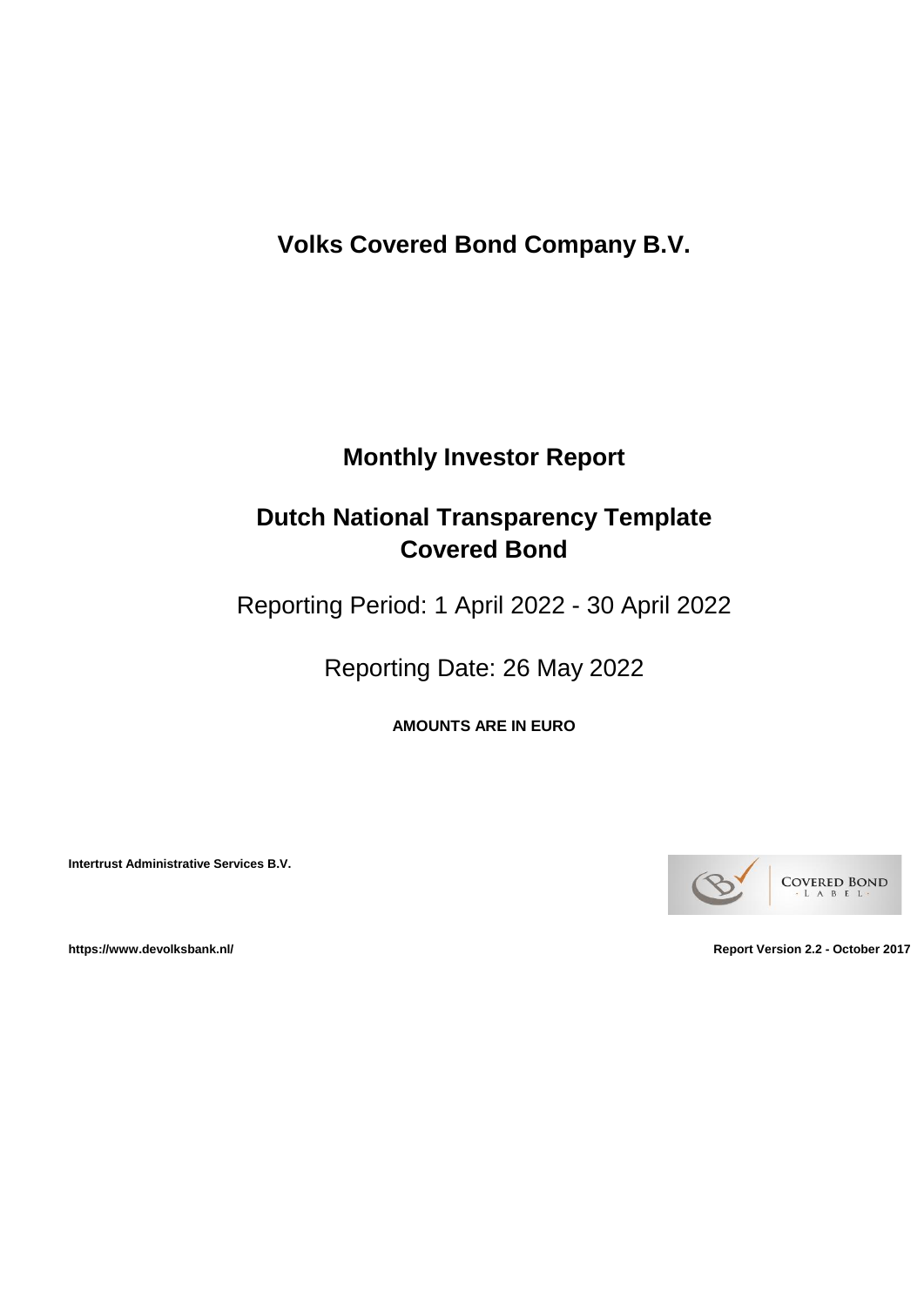#### **Table of Contents**

|                                                   | Page        |
|---------------------------------------------------|-------------|
| <b>Covered Bonds</b>                              | 3           |
| <b>Asset Cover Test</b>                           | 5           |
| <b>Counterparty Credit Ratings &amp; Triggers</b> | 6           |
| Ledgers & Investments                             | $7^{\circ}$ |
| Regulatory Information                            | 8           |
| Stratifications                                   | 9           |
| Glossary                                          | 27          |
| Contact Information                               | 29          |
|                                                   |             |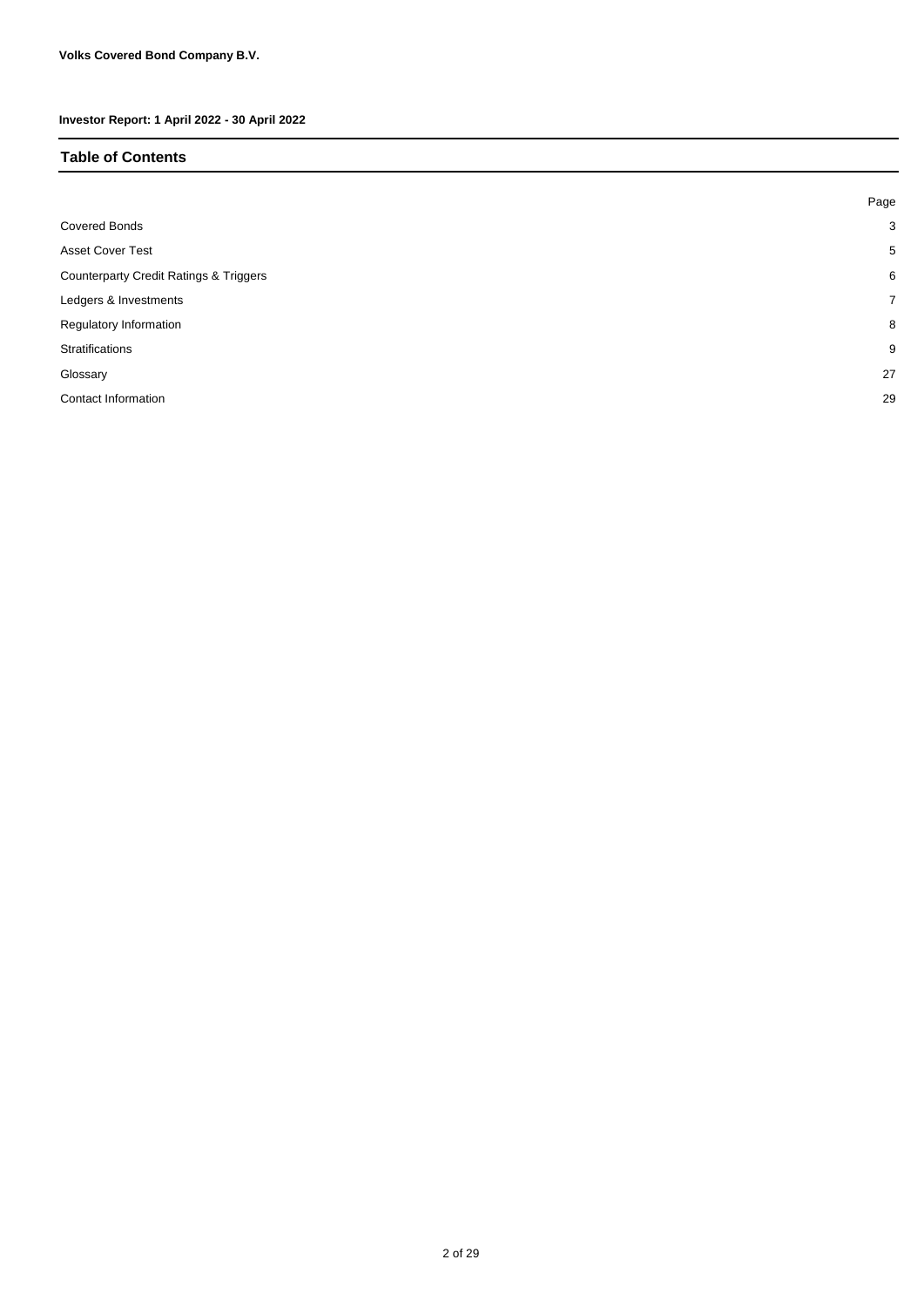#### **Covered Bonds**

| Series    | <b>ISIN</b>  | Currency   | <b>Initial Principal</b><br>Balance* | Outstanding<br>Amount* | Coupon  | <b>Issuance</b><br>Date | <b>Maturity</b><br>Date | <b>IRS Counterparty</b> | Redemption<br><b>Type</b> | <b>LCR HQLA</b><br>Category |
|-----------|--------------|------------|--------------------------------------|------------------------|---------|-------------------------|-------------------------|-------------------------|---------------------------|-----------------------------|
| Series 5  | XS0378976392 | <b>EUR</b> | 10,000,000                           | 10,000,000             | 5.4700% | 01/08/08                | 01/08/30                | de Volksbank N.V.       | Soft Bullet               | No                          |
| Series 6  | XS0379575268 | <b>EUR</b> | 10,000,000                           | 10,000,000             | 5.5000% | 08/08/08                | 08/08/31                | de Volksbank N.V.       | Soft Bullet               | No                          |
| regCB6    |              | <b>EUR</b> | 20,000,000                           | 20,000,000             | 4.1000% | 15/07/10                | 15/07/30                | de Volksbank N.V.       | Soft Bullet               | No                          |
| regCB10   |              | <b>EUR</b> | 45,000,000                           | 45,000,000             | 4.4500% | 09/08/10                | 09/08/40                | Unicredit Bank          | Soft Bullet               | No                          |
| Series 12 | XS1508404651 | <b>EUR</b> | 500,000,000                          | 500,000,000            | 0.7500% | 24/10/16                | 24/10/31                |                         | Soft Bullet               | $\mathbf{1}$                |
| Series 13 | XS1559895054 | <b>EUR</b> | 50,000,000                           | 50,000,000             | 1.6170% | 02/02/17                | 02/02/37                |                         | Soft Bullet               | No                          |
| Series 15 | XS1599444335 | <b>EUR</b> | 16,000,000                           | 16,000,000             | 1.2850% | 21/04/17                | 21/04/33                |                         | Soft Bullet               | No                          |
| Series 16 | XS1600520404 | <b>EUR</b> | 25,000,000                           | 25,000,000             | 1.4250% | 04/05/17                | 04/05/37                |                         | Soft Bullet               | No                          |
| Series 14 | XS1595902161 | <b>EUR</b> | 50,000,000                           | 50,000,000             | 1.4500% | 04/05/17                | 04/05/37                |                         | Soft Bullet               | No                          |
| Series 17 | XS1614202049 | <b>EUR</b> | 500,000,000                          | 500,000,000            | 0.7500% | 18/05/17                | 18/05/27                |                         | Soft Bullet               | $\mathbf{1}$                |
| Series 18 | XS1615664544 | <b>EUR</b> | 30,000,000                           | 30,000,000             | 1.5800% | 01/06/17                | 01/06/37                |                         | Soft Bullet               | No                          |
| Series 19 | XS1627326504 | <b>EUR</b> | 50,000,000                           | 50,000,000             | 1.5240% | 08/06/17                | 08/06/37                |                         | Soft Bullet               | No                          |
| Series 20 | XS1646899994 | <b>EUR</b> | 25,000,000                           | 25,000,000             | 1.7300% | 14/07/17                | 14/07/37                |                         | Soft Bullet               | No                          |
| Series 21 | XS1650595066 | <b>EUR</b> | 25,000,000                           | 25,000,000             | 1.7000% | 24/07/17                | 24/07/37                |                         | Soft Bullet               | No                          |
| Series 22 | XS1664627467 | <b>EUR</b> | 23,500,000                           | 23,500,000             | 1.6280% | 15/08/17                | 17/08/37                |                         | Soft Bullet               | No                          |
| Series 23 | XS1675853888 | <b>EUR</b> | 26,000,000                           | 26,000,000             | 1.6000% | 01/09/17                | 01/09/37                |                         | Soft Bullet               | No                          |
| Series 24 | XS1679793353 | <b>EUR</b> | 15,500,000                           | 15,500,000             | 1.3500% | 08/09/17                | 08/09/32                |                         | Soft Bullet               | No                          |
| Series 26 | XS1685796838 | <b>EUR</b> | 8,000,000                            | 8,000,000              | 1.6000% | 18/09/17                | 18/09/37                |                         | Soft Bullet               | No                          |
| Series 25 | XS1685524677 | <b>EUR</b> | 30,000,000                           | 30,000,000             | 1.5880% | 18/09/17                | 18/09/37                |                         | Soft Bullet               | <b>No</b>                   |
| Series 27 | XS1685663368 | <b>EUR</b> | 26,000,000                           | 26,000,000             | 1.5850% | 02/10/17                | 02/10/37                |                         | Soft Bullet               | No                          |
| Series 28 | XS1694666618 | <b>EUR</b> | 30,000,000                           | 30,000,000             | 1.7010% | 05/10/17                | 05/10/37                |                         | Soft Bullet               | No                          |
| Series 29 | XS1788694856 | <b>EUR</b> | 500,000,000                          | 500,000,000            | 1.0000% | 08/03/18                | 08/03/28                |                         | Soft Bullet               | $\mathbf{1}$                |
| Series 32 | XS1794352176 | <b>EUR</b> | 17,000,000                           | 17,000,000             | 1.4250% | 21/03/18                | 21/03/33                |                         | Soft Bullet               | No                          |
| Series 31 | XS1794352093 | <b>EUR</b> | 40,000,000                           | 40,000,000             | 1.4450% | 21/03/18                | 21/03/33                |                         | Soft Bullet               | No                          |
| Series 30 | XS1794199551 | <b>EUR</b> | 43,000,000                           | 43,000,000             | 1.4400% | 21/03/18                | 21/03/33                |                         | Soft Bullet               | No                          |
| Series 33 | XS1815299893 | <b>EUR</b> | 25,000,000                           | 25,000,000             | 1.6020% | 03/05/18                | 03/05/38                |                         | Soft Bullet               | No                          |
| Series 34 | XS1837071080 | <b>EUR</b> | 25,000,000                           | 25,000,000             | 1.5060% | 14/06/18                | 14/06/38                |                         | Soft Bullet               | No                          |
| Series 35 | XS1857708777 | <b>EUR</b> | 25,000,000                           | 25,000,000             | 1.5000% | 19/07/18                | 19/07/38                |                         | Soft Bullet               | No                          |
| Series 36 | XS1859006733 | <b>EUR</b> | 10,000,000                           | 10,000,000             | 1.5000% | 23/07/18                | 23/07/38                |                         | Soft Bullet               | No                          |
| Series 37 | XS1859440007 | <b>EUR</b> | 15,000,000                           | 15,000,000             | 1.4950% | 26/07/18                | 26/07/38                |                         | Soft Bullet               | No                          |
| Series 38 | XS1885642162 | EUR        | 25,000,000                           | 25,000,000             | 1.6030% | 01/10/18                | 01/10/39                |                         | Soft Bullet               |                             |
| Series 39 | XS1894674867 | <b>EUR</b> | 10,000,000                           | 10,000,000             | 1.6950% | 18/10/18                | 18/10/38                |                         | Soft Bullet               | No                          |
| Series 40 | XS1894690715 | EUR        | 25,000,000                           | 25,000,000             | 1.6970% | 18/10/18                | 18/10/38                |                         | Soft Bullet               | No                          |
| Series 41 | XS1894882387 | <b>EUR</b> | 16,000,000                           | 16,000,000             | 1.6610% | 18/10/18                | 18/10/38                |                         | Soft Bullet               | No                          |
| Series 42 |              | <b>EUR</b> | 5,000,000                            | 5,000,000              | 1.6240% | 22/10/18                | 22/10/37                |                         | Soft Bullet               | No                          |
| Series 43 |              | EUR        | 10,000,000                           | 10,000,000             | 1.6630% | 22/10/18                | 22/10/38                |                         | Soft Bullet               | No                          |
| Series 44 | XS1910255477 | <b>EUR</b> | 25,000,000                           | 25,000,000             | 1.6200% | 15/11/18                | 15/11/38                |                         | Soft Bullet               | No                          |
| Series 45 | XS1921311541 | <b>EUR</b> | 25,000,000                           | 25,000,000             | 1.5100% | 13/12/18                | 13/12/38                |                         | Soft Bullet               | No                          |
| Series 46 | XS1923629114 | <b>EUR</b> | 25,000,000                           | 25,000,000             | 1.5290% | 20/12/18                | 20/12/38                |                         | Soft Bullet               | No                          |
| Series 47 | XS1923725342 | EUR        | 7,000,000                            | 7,000,000              | 1.5310% | 20/12/18                | 20/12/38                |                         | Soft Bullet               | No                          |
| Series 49 | XS1935245917 | EUR        | 65,000,000                           | 65,000,000             | 1.6300% | 14/01/19                | 14/01/39                |                         | Soft Bullet               | No                          |
| Series 48 |              | <b>EUR</b> | 75,000,000                           | 75,000,000             | 1.6150% | 17/01/19                | 17/01/39                |                         | Soft Bullet               | No                          |
| Series 50 | XS1943455185 | EUR        | 500,000,000                          | 500,000,000            | 0.5000% | 30/01/19                | 30/01/26                |                         | Soft Bullet               | $\mathbf{1}$                |
| Series 51 | XS1956154113 | EUR        | 55,000,000                           | 55,000,000             | 1.3000% | 26/02/19                | 20/12/35                |                         | Soft Bullet               | No                          |
| Series 52 | XS1956947532 | EUR        | 45,000,000                           | 45,000,000             | 1.2000% | 27/02/19                | 27/02/34                |                         | Soft Bullet               | No                          |
| Series 53 | XS1970682214 | EUR        | 37,000,000                           | 37,000,000             | 1.2100% | 28/03/19                | 28/03/36                |                         | Soft Bullet               | No                          |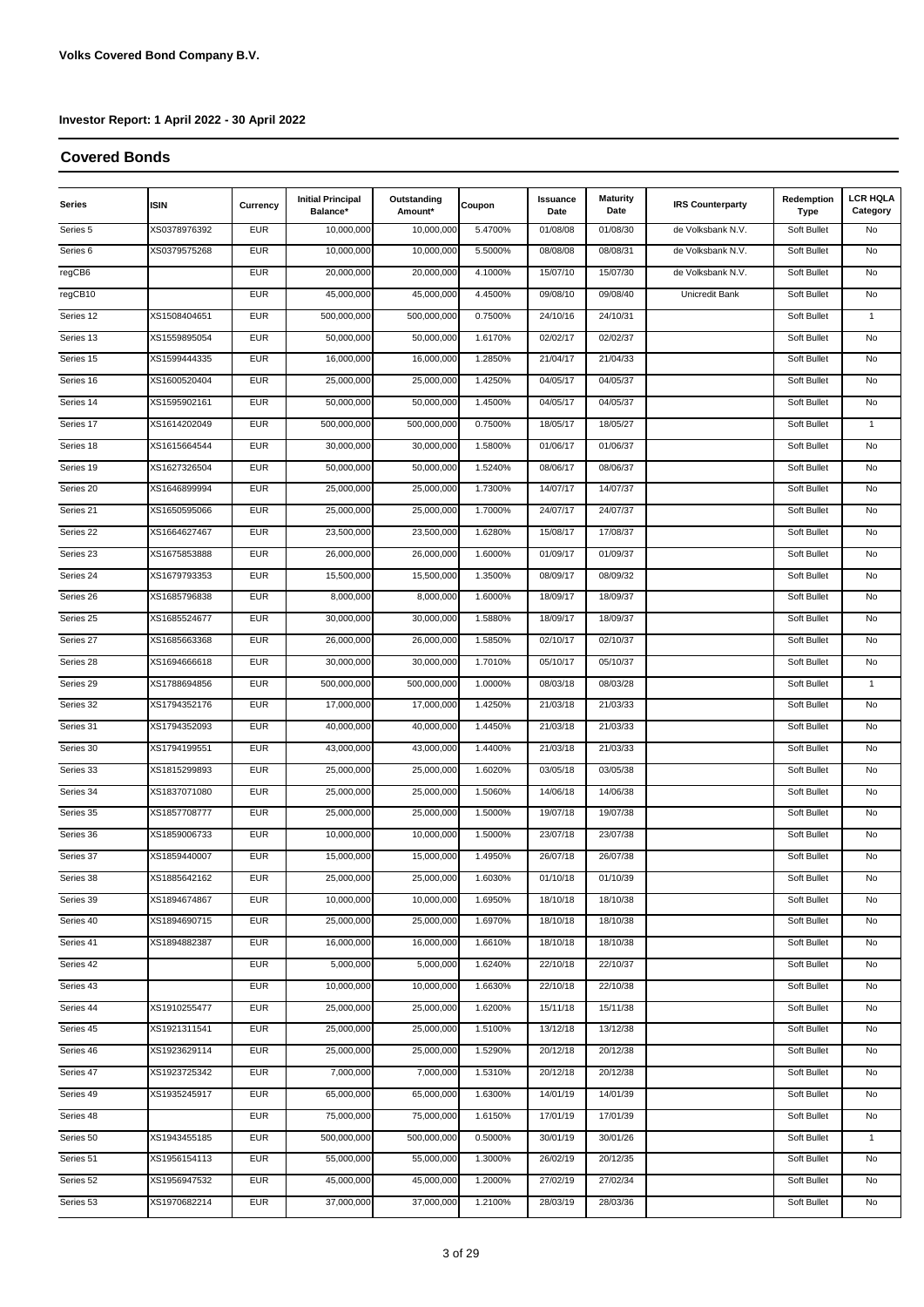| Series 54   | XS2030537117 | <b>EUR</b> | 25,000,000  | 25,000,000  | 0.8312% | 19/07/19 | 19/07/38 | Soft Bullet | <b>No</b> |
|-------------|--------------|------------|-------------|-------------|---------|----------|----------|-------------|-----------|
|             |              |            |             |             |         |          |          |             |           |
| Series 55   | XS2259193998 | <b>EUR</b> | 500,000,000 | 500,000,000 | 0.1250% | 19/11/20 | 19/11/40 | Soft Bullet | No        |
|             |              |            |             |             |         |          |          |             |           |
| Series 56   | XS2386592302 | <b>EUR</b> | 700.000.000 | 700.000.000 | 0.3750% | 16/09/21 | 16/09/41 | Soft Bullet |           |
|             |              |            |             |             |         |          |          |             |           |
| Series 56-2 | XS2476953208 | <b>EUR</b> | 100,000,000 | 100,000,000 | 0.3750% | 16/09/21 | 16/09/41 | Soft Bullet |           |
|             |              |            |             |             |         |          |          |             |           |
| Series 57   | XS2464415020 | <b>EUR</b> | 60.000.000  | 60.000.000  | 1.4140% | 01/04/22 | 01/04/38 | Soft Bullet | No        |
|             |              |            |             |             |         |          |          |             |           |
| Series 58   | XS2469026152 | <b>EUR</b> | 20,000,000  | 20,000,000  | 1.5520% | 12/04/22 | 12/04/40 | Soft Bullet | No        |
|             |              |            |             |             |         |          |          |             |           |

\* Amounts to be reported in the relevant currency, and also the euro-equivalent amounts

The issuer believes that, at the time of issuance and based on transparency data made publicly available by the issuer, the above listed bonds meet the eligibility criteria for classification as a Level 1 or Level 2A<br>asset in this regard.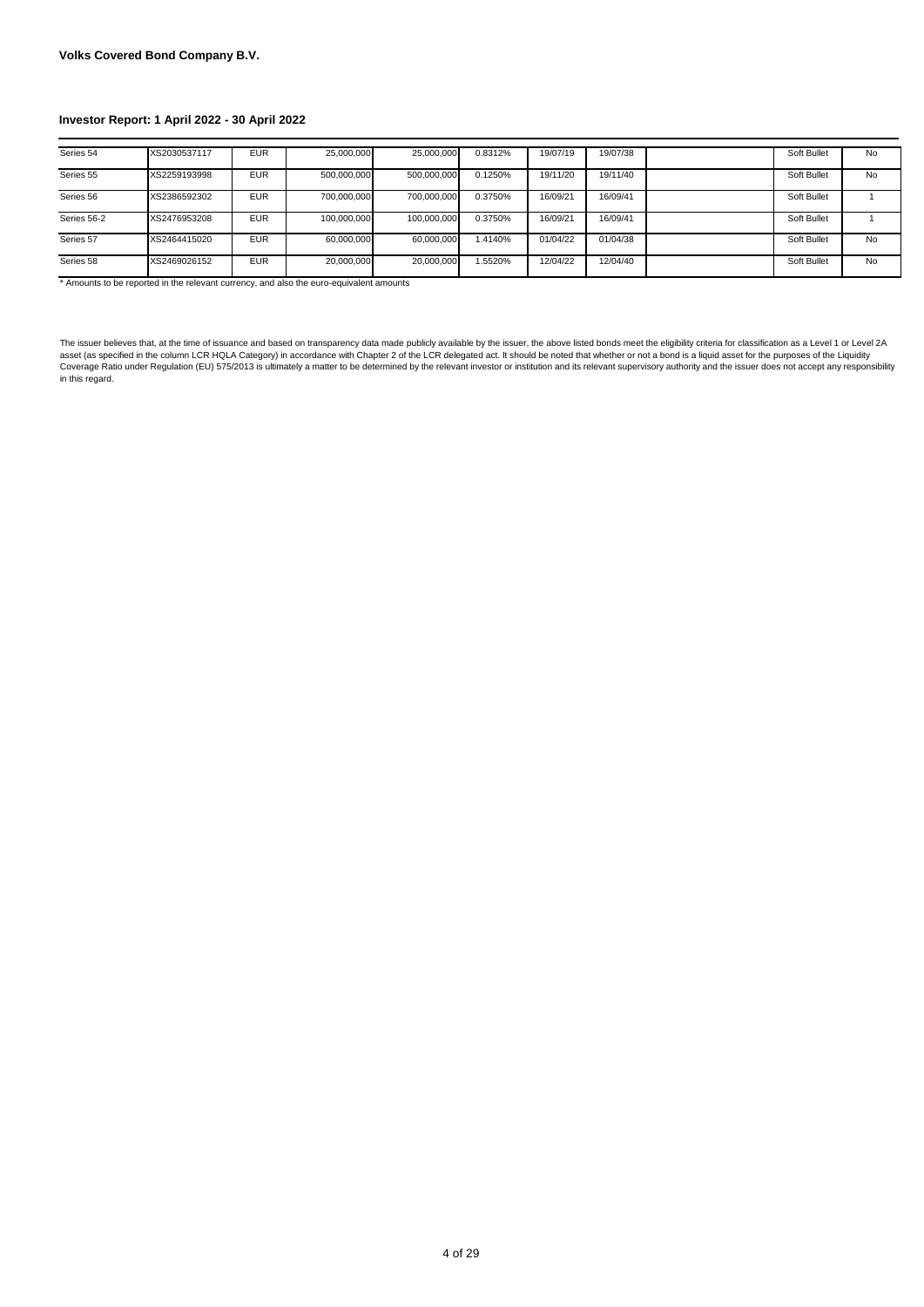| Investor Report: 1 April 2022 - 30 April 2022 |                  |
|-----------------------------------------------|------------------|
| <b>Asset Cover Test</b>                       |                  |
| <b>Asset Cover Test</b>                       |                  |
| A                                             | 4,772,739,744.42 |
| в                                             | 0.00             |
| C                                             | 0.00             |
| D                                             | 0.00             |
| Y1                                            | 0.00             |
| Y <sub>2</sub>                                | 0.00             |
| Ζ                                             | 0.00             |
| A+B+C+D-Y1-Y2-Z                               | 4,772,739,744.42 |
|                                               |                  |
| Outstanding bonds                             | 4,570,000,000.00 |
| Pass/Fail                                     | Pass             |
| <b>ACT Cover Ratio</b>                        | 104.44%          |
| Parameters                                    |                  |
| Asset percentage                              | 88.50%           |
| Cap LTV Cut-Off indexed valuation % non-NHG   | 80.00%           |
| Cap LTV Cut-Off indexed valuation % NHG       | 80.00%           |
| % of Index Increases                          | 100.00%          |
| % of Index Decreases                          | 100.00%          |
| Reserve Fund                                  | 0.00             |
| Supplemental Liquidity Reserve Amount         | 0.00             |
| <b>Deduction Set-Off</b>                      | 0.00             |
| Ratings                                       |                  |
| S&P                                           | n.r.             |
| Moody's                                       | Aaa              |
| Fitch                                         | AAA              |
| Other                                         |                  |
| UCITS compliant                               | True             |
| CRR compliant                                 | True             |
| <b>ECBC Label compliant</b>                   | True             |
| Overcollateralisation                         |                  |
| Legally required minimum OC                   | 5.00%            |
| Documented minimum OC                         | 12.99%           |

Available Nominal OC

21.18%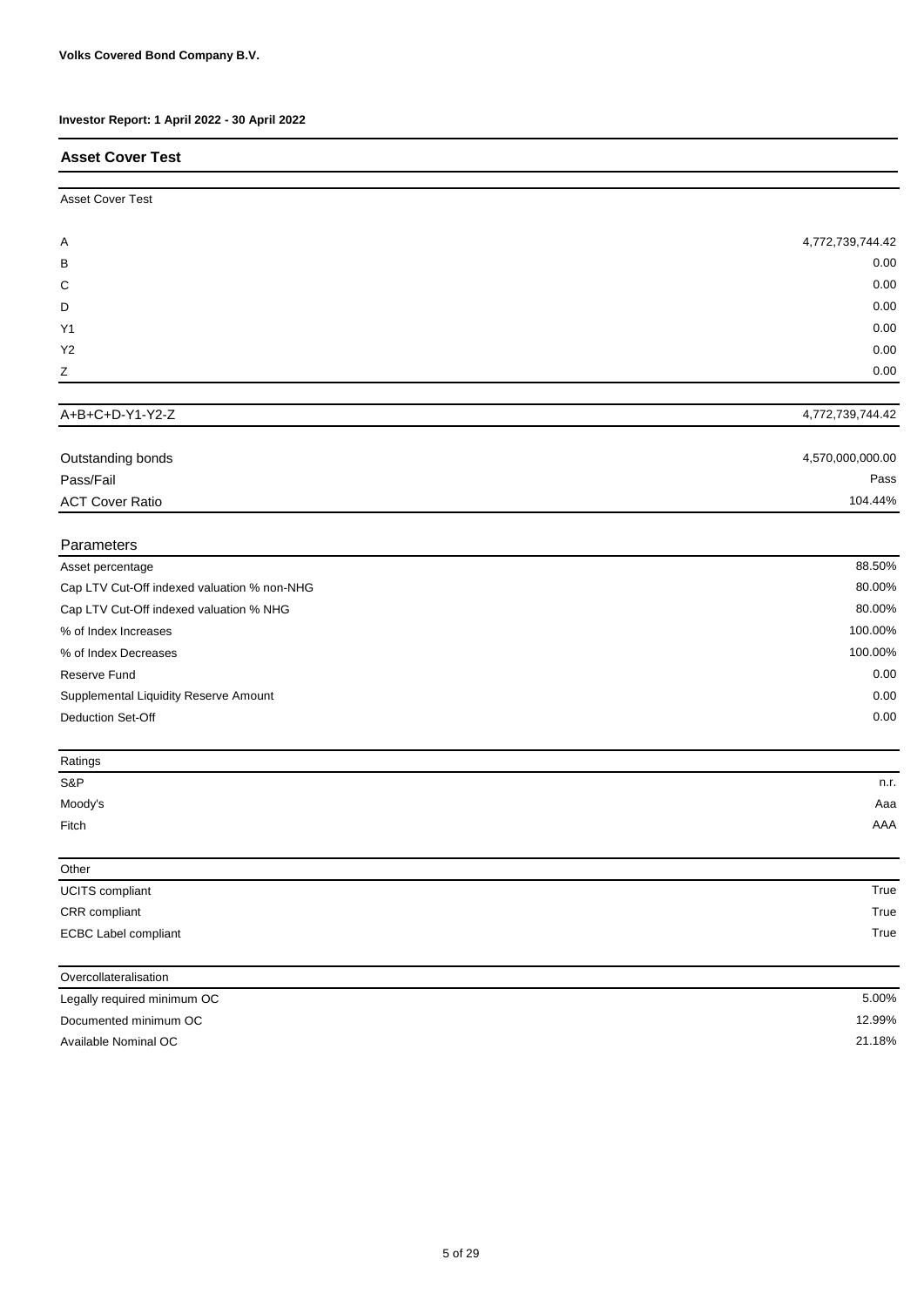## **Counterparty Credit Ratings & Triggers**

|                                           |                                        | S&P (ST/LT)           |                   |                                     | Moody's (ST/LT)          |                   | Fitch (ST/LT)     |                   | <b>DBRS (ST/LT)</b> |                                                                                   |
|-------------------------------------------|----------------------------------------|-----------------------|-------------------|-------------------------------------|--------------------------|-------------------|-------------------|-------------------|---------------------|-----------------------------------------------------------------------------------|
| Role                                      | Party                                  | <b>Rating trigger</b> | Current<br>rating | Rating<br>trigger                   | Current<br>rating        | Rating<br>trigger | Current<br>rating | Rating<br>trigger | Current<br>rating   | Consequence if breached*                                                          |
| <b>Account Bank</b>                       | Rabobank Nederland                     |                       |                   | $P-1/$                              | $P-1/$                   | F1/A              | $F1+ / AA-$       |                   |                     | Replacement of GIC Provider or<br>obtain quarantee                                |
| <b>Collection Account</b><br>Provider     | de Volksbank N.V.                      |                       |                   | Baa1                                | / A2                     | F1/A              | $F1/A-$           |                   |                     | Post collateral, or establish reserve<br>funds, or obtain a eligible<br>quarantee |
| <b>Collection Account</b><br>Provider     | Rabobank Nederland                     |                       |                   | Baa1                                | / Aa2                    | F1/A              | $F1+ / A+$        |                   |                     | Post collateral, or establish reserve<br>funds, or obtain a eligible<br>quarantee |
| <b>Interest Rate Swap</b><br>Counterparty | Unicredit Bank                         |                       |                   | P-1 (cr) / A2 P-1 (cr) / A1<br>(cr) | (cr)                     | F1/A              | $F2/BBB+$         |                   |                     | Interest Rate & Structured Swap<br>Trigger                                        |
| <b>Interest Rate Swap</b><br>Counterparty | de Volksbank N.V.                      |                       |                   | $P-1$ (cr) / A2<br>(cr)             | $P-1$ (cr) /<br>Aa3 (cr) | F1/A              | $F1/A-$           |                   |                     | Interest Rate & Structured Swap<br>Trigger                                        |
| <b>Issuer</b>                             | de Volksbank N.V.                      |                       |                   | /Baa3 (cr)                          | / A2                     | /BBB-             | $/A -$            |                   |                     | Asset monitor trigger                                                             |
| <b>Issuer</b>                             | de Volksbank N.V.                      |                       |                   | $P-1$ (cr) /                        | $P-1$ (cr) /             | F1/A              | $F1/A-$           |                   |                     | Item Y1 of Asset Cover Test is<br>activated                                       |
| <b>Issuer</b>                             | de Volksbank N.V.                      |                       |                   | Baa1                                | / A2                     | $F2$ / BBB        | $F1/A-$           |                   |                     | Item Y2 of Asset Cover Test is<br>activated                                       |
| <b>Issuer</b>                             | de Volksbank N.V.                      |                       |                   | $P-1$ (cr) /                        | $P-1$ (cr) /             | F1/A              | $F1/A$ -          |                   |                     | Reserve fund build up trigger                                                     |
| Servicer                                  | de Volksbank N.V.                      |                       |                   | $-$ / Baa3                          | $P-1/A2$                 | $-$ / BBB $-$     | $F1/A-$           |                   |                     | Negotiate agreement with a back-<br>up servicer                                   |
| <b>Total Return Swap</b><br>Provider      | de Volksbank N.V. (as TRS<br>provider) |                       |                   | $P-1$ (cr) / A2<br>(cr)             | $P-1/AA3$                | F1/A              | $F1/A$ -          |                   |                     | <b>Novation Trigger</b>                                                           |

\* Event is triggered if credit rating is below the rating as mentioned in the table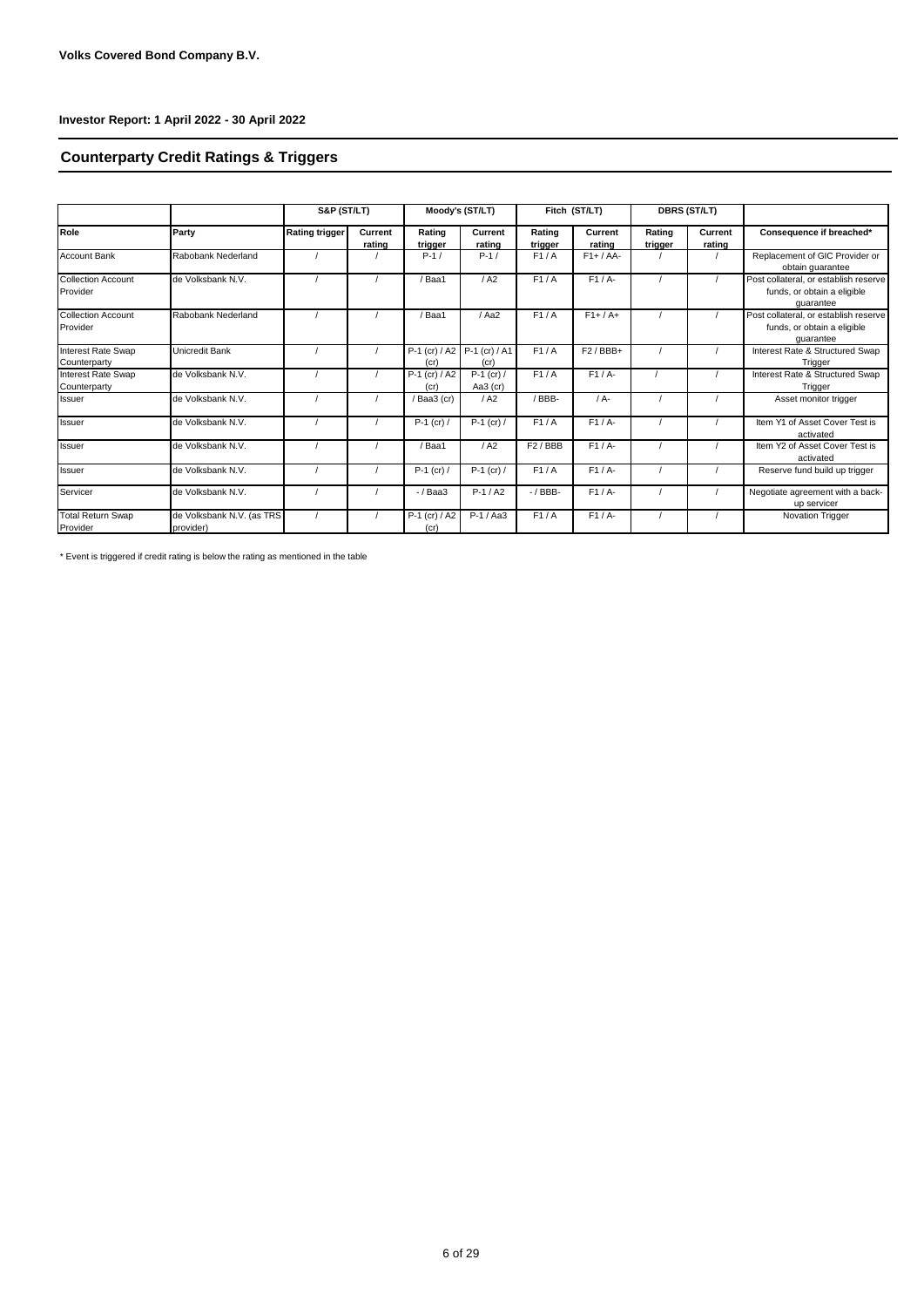## **Ledgers & Investments**

#### **Ledgers**

| Revenue Ledger          | 0.00 |
|-------------------------|------|
| <b>Principal Ledger</b> | 0.00 |
| Reserve Fund Ledger     | 0.00 |
| <b>Total</b>            | 0.00 |

#### **Investments**

| <b>Substitution Assets Balance</b> | 0.00  |
|------------------------------------|-------|
| Authorised Investments Balance     | 0.00  |
| <b>Total</b>                       | 0.001 |

#### **Liquidity Buffer**

| <b>Outflows</b>                   | 20,126,595.38  |
|-----------------------------------|----------------|
| <b>Required Liquidity Buffer</b>  | 20,126,595.38  |
|                                   |                |
| <b>Inflows</b>                    | 109,604,258.83 |
| Cash                              | 10,228.16      |
| <b>Bonds</b>                      |                |
| <b>Available Liquidity Buffer</b> | 109,614,486.99 |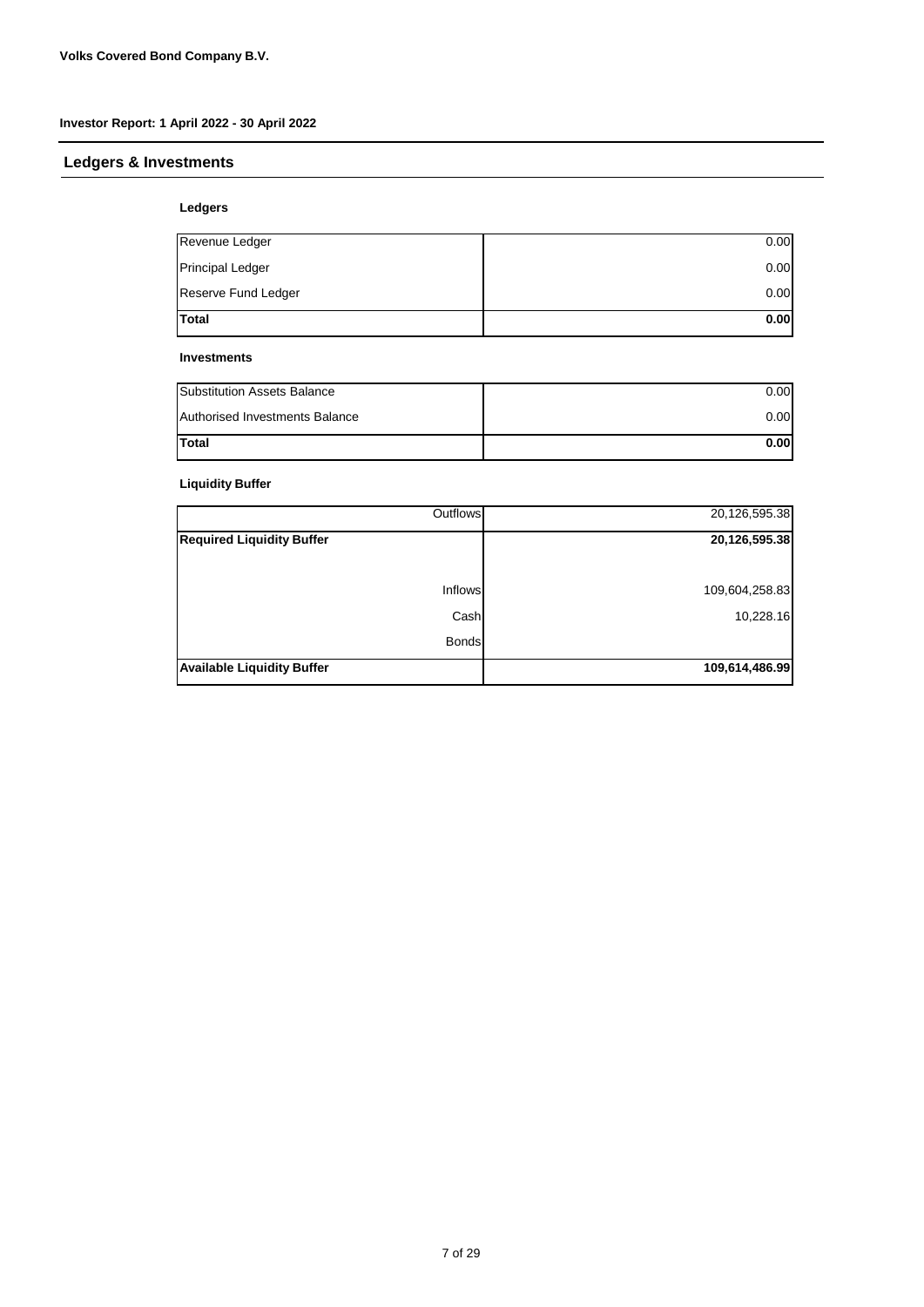#### **Regulatory Information**

**CRR Article 129**

(i) the value of the covered pool and outstanding covered bonds; (ii) the geographical distribution and type of cover assets, loan size, interest rate and currency risks; (iii) the maturity structure of cover assets and covered bonds; and *value of the cover pool* table Portfolio characteristics *value of the outstanding covered bonds* table Covered Bonds **Article 129 CRR "Exposures in the form of covered bonds" (7) Exposures in the form of covered bonds are eligible for preferential treatment, provided that the institution investing in the covered bonds can demonstrate to the competent authorities that: (a)** it receives portfolio information at least on: *geographical distribution of cover assets* table 14 Geographical Distribution *type of cover assets* table Portfolio Characteristics *loan size* table 3 Outstanding Loan Amount *interest rate risk and currency risk* table Covered Bonds for coupon and currency information of the covered bonds table 10 Coupon for coupons of mortgages table Counterparty Ratings & Triggers for IRS/TRS information See base prospectus for information about hedging Only EUR denominated mortgages: see BP *maturity structure of cover assets* table 6 Legal Maturity *maturity structure of covered bonds* table Covered Bonds (iv) the percentage of loans more than ninety days past due; table Delinquencies **(b)** the issuer makes the information referred to in point (a) available table Portfolio Characteristics to the institution at least semi annually. **Overcollateralisation**

| Legally required minimum OC | table Asset Cover Test |
|-----------------------------|------------------------|
| Documented minimum OC       | table Asset Cover Test |
| Nominal OC                  | table Asset Cover Test |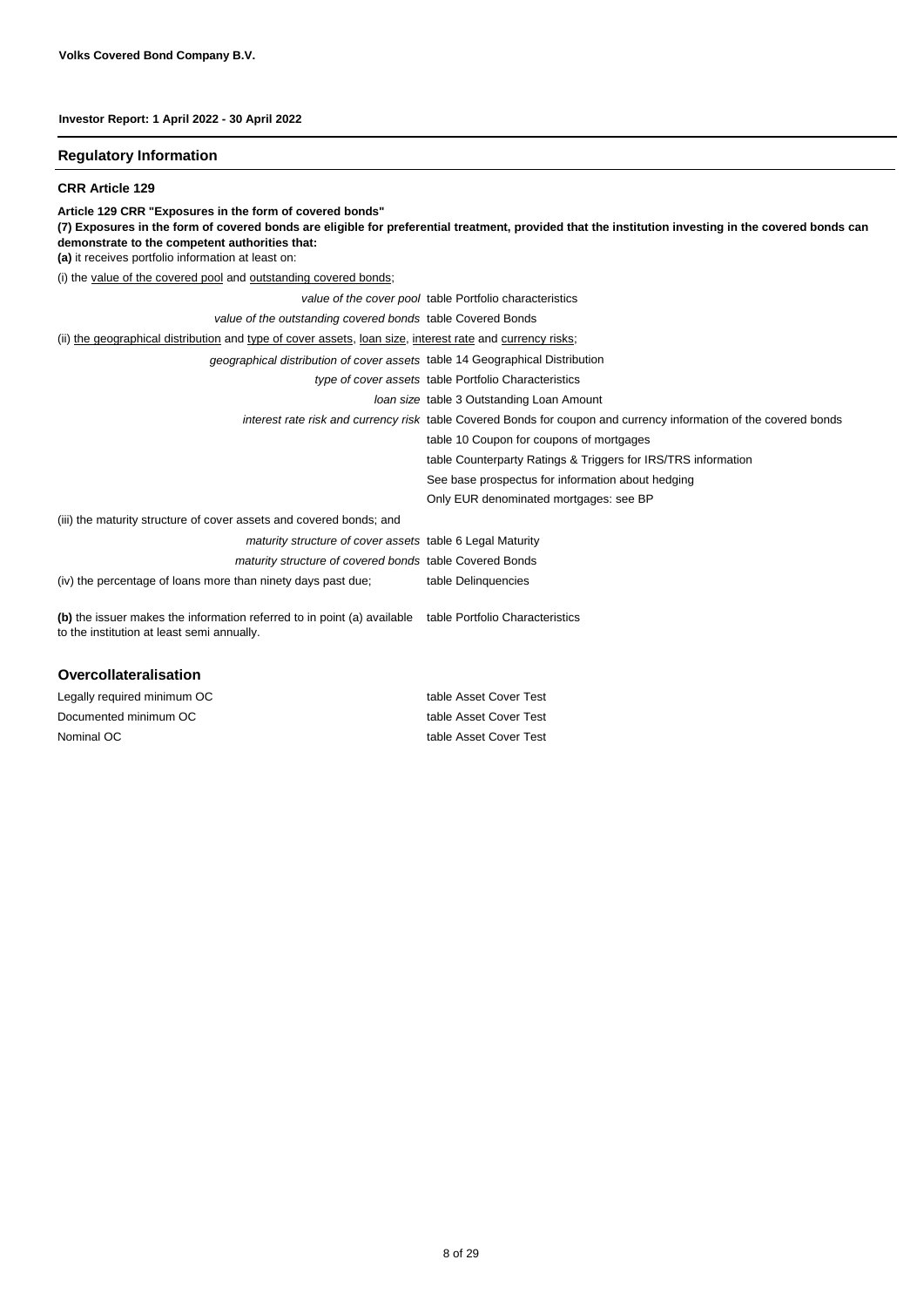| <b>Stratifications</b>                                       |                             |
|--------------------------------------------------------------|-----------------------------|
| <b>Portfolio Characteristics</b>                             |                             |
| Principal amount                                             | 5,538,127,958.55            |
| Value of saving deposits                                     | 145,201,693.67              |
| Net principal balance                                        | 5,392,926,264.88            |
| <b>Construction Deposits</b>                                 | 0.00                        |
| Net principal balance excl. Construction and Saving Deposits | 5,392,926,264.88            |
| Number of loans                                              | 30,396                      |
| Number of loanparts                                          | 58,899                      |
| Average principal balance (borrower)                         | 182,199.24                  |
| Average principal balance (loanpart)                         | 94,027.54                   |
| Weighted average current interest rate                       | 2.23%                       |
| Weighted average maturity (in years)                         | 20.18                       |
| Weighted average remaining time to interest reset (in years) | 7.93                        |
| Weighted average seasoning (in years)                        | 9.42                        |
| Weighted average CLTOMV                                      | 69.64%                      |
| Weighted average CLTIMV                                      | 49.40%                      |
| Maximum current interest rate                                | 9.20%                       |
| Minimum current interest rate                                | 0.27%                       |
| Type of cover assets:                                        | Dutch Residential Mortgages |
| Currency Portfolio:                                          | <b>EUR</b>                  |
| Frequency of publication National Transparancy Template:     | Monthly                     |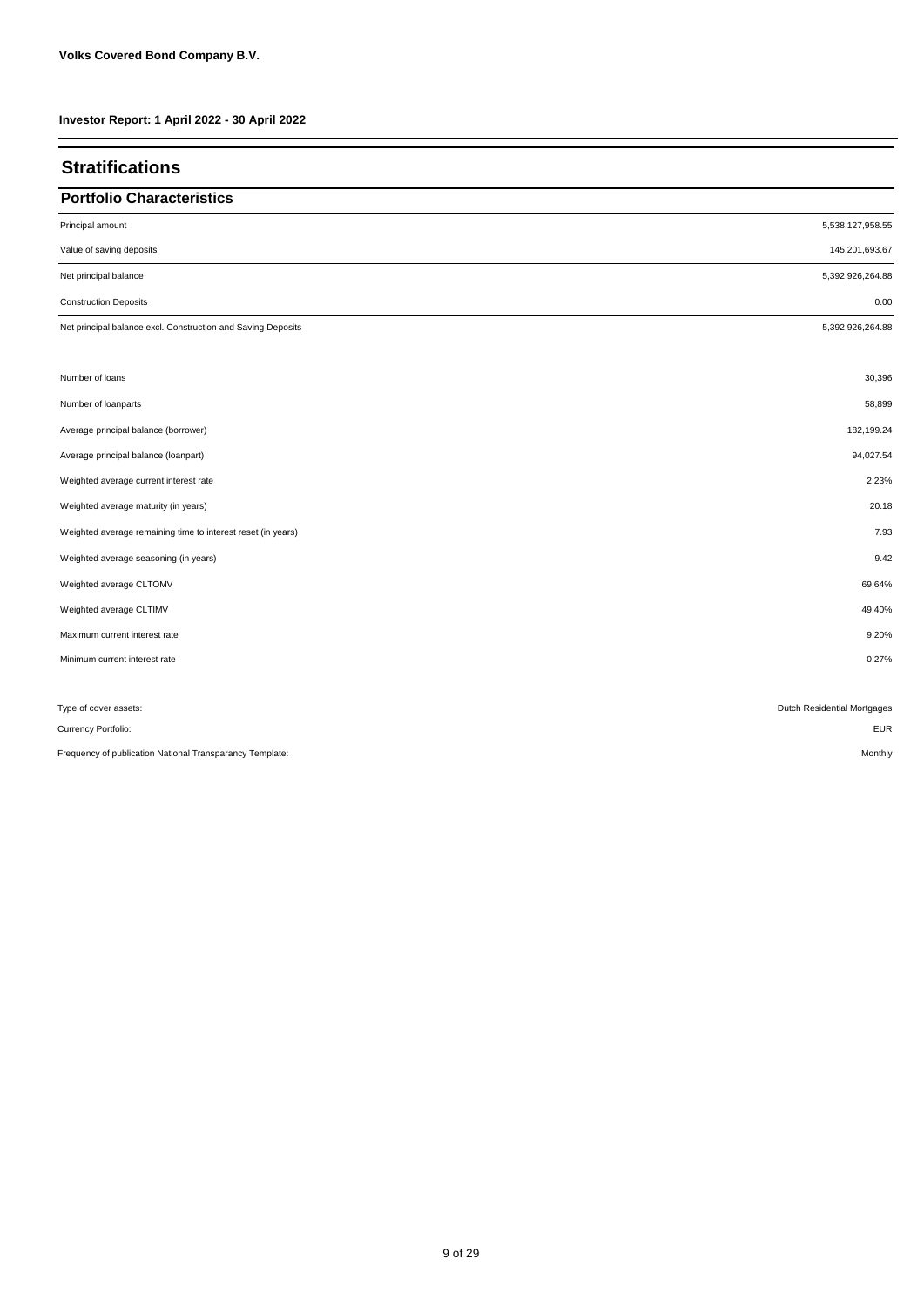## **1. Delinquencies**

| From $(>)$ | Until $($ <= $)$ | <b>Arrears Amount</b> | Aggregate<br><b>Outstanding Not.</b><br>Amount | % of Total | Nr of Mortgage<br>Loans | % of Total | Weighted<br><b>Coupon</b> | Weighted | Weighted<br>Average Average Maturity Average CLTIMV |
|------------|------------------|-----------------------|------------------------------------------------|------------|-------------------------|------------|---------------------------|----------|-----------------------------------------------------|
| Performing |                  | 0.00                  | 5,519,352,230.00                               | 99.66%     | 30,300                  | 99.68%     | 2.23%                     | 20.18    | 49.36%                                              |
| $\leq$     | 29 days          | 36,129.69             | 14,625,670.82                                  | 0.26%      | 73                      | 0.24%      | 2.26%                     | 20.40    | 57.50%                                              |
| 30 days    | 59 days          | 1,988.76              | 641,358.08                                     | 0.01%      | 3                       | 0.01%      | 2.50%                     | 18.38    | 50.65%                                              |
| 60 days    | 89 days          | 17,836.90             | 3,508,699.65                                   | 0.06%      | 20                      | 0.07%      | 1.94%                     | 18.20    | 58.27%                                              |
| 90 days    | 119 days         | 0.00                  | 0.00                                           | 0.00%      | $\mathbf 0$             | 0.00%      | 0.00%                     | 0.00     | $0.00\%$                                            |
| 120 days   | 149 days         | 0.00                  | 0.00                                           | 0.00%      | 0                       | 0.00%      | 0.00%                     | 0.00     | 0.00%                                               |
| 150 days   | 179 days         | 0.00                  | 0.00                                           | 0.00%      | 0                       | 0.00%      | 0.00%                     | 0.00     | 0.00%                                               |
| 180 days   | $\geq$           | 0.00                  | 0.00                                           | 0.00%      | $\mathbf 0$             | 0.00%      | $0.00\%$                  | 0.00     | 0.00%                                               |
|            | Total            | 55,955.35             | 5,538,127,958.55                               | 100.00%    | 30,396                  | 100.00%    | 2.23%                     | 20.18    | 49.40%                                              |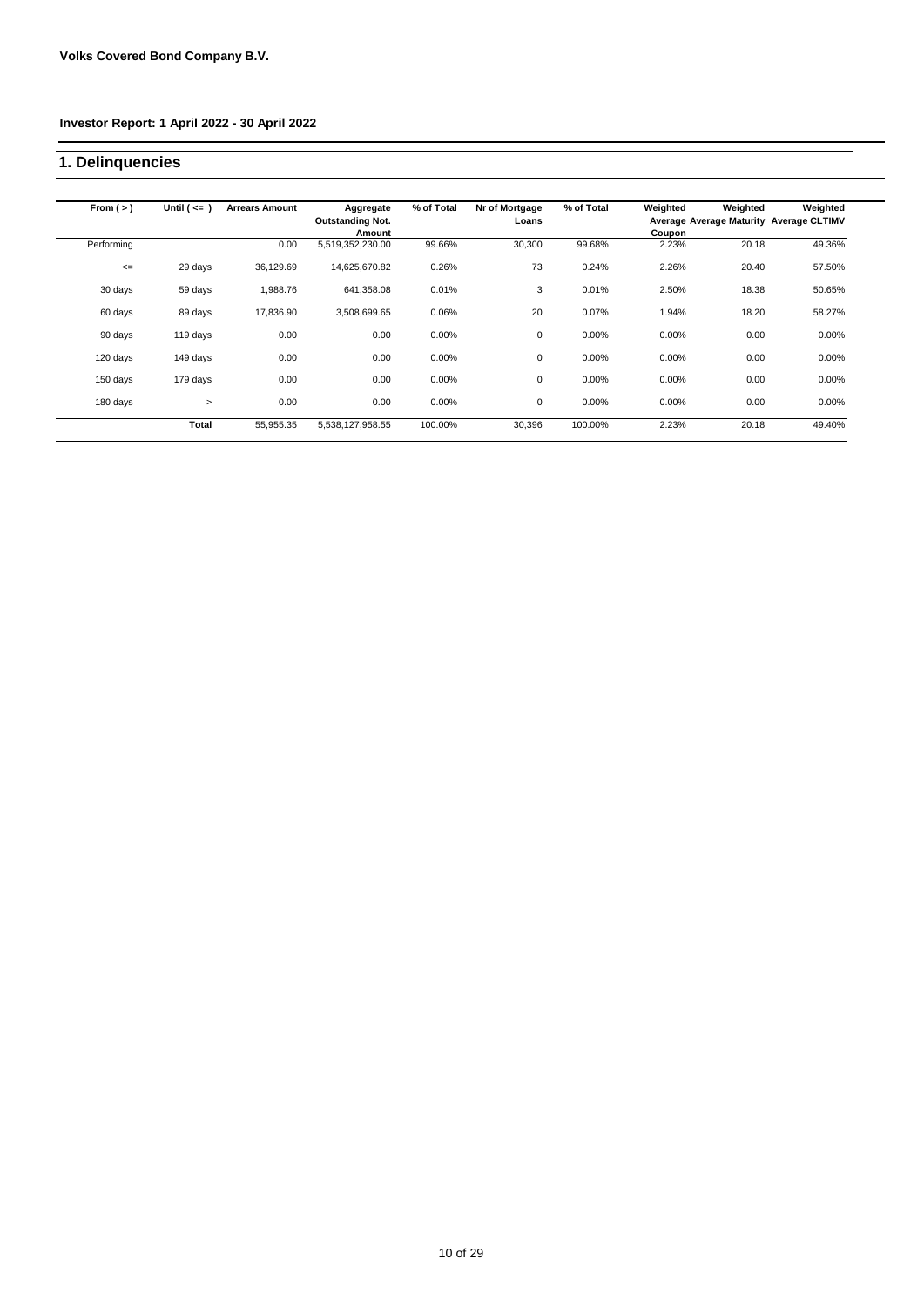# **2. Redemption Type**

| <b>Description</b>  |       | <b>Aggregate Outstanding Amount</b> | % of Total | Nr of Loanparts |         | Coupon | Maturity | % of Total Weighted Average Weighted Average Weighted Average<br><b>CLTIMV</b> |
|---------------------|-------|-------------------------------------|------------|-----------------|---------|--------|----------|--------------------------------------------------------------------------------|
| Annuity             |       | 1,760,622,804.80                    | 31.11%     | 20,616          | 35.00%  | 1.99%  | 25.33    | 54.78%                                                                         |
| <b>Bank Savings</b> |       | 167.215.191.08                      | 3.76%      | 1,707           | 2.90%   | 2.53%  | 14.96    | 54.87%                                                                         |
| Interest Only       |       | 3,139,803,676.83                    | 54.09%     | 31,208          | 52.99%  | 2.31%  | 18.26    | 45.70%                                                                         |
| Investments         |       | 150.343.676.29                      | 3.29%      | 1,448           | 2.46%   | 2.44%  | 13.28    | 54.06%                                                                         |
| Lineair             |       | 143, 121, 331. 45                   | 3.19%      | 1,831           | 3.11%   | 1.91%  | 23.90    | 47.70%                                                                         |
| Savings             |       | 177.021.278.10                      | 4.56%      | 2,089           | 3.55%   | 3.10%  | 10.99    | 53.62%                                                                         |
|                     | Total | 5,538,127,958.55                    | 100.00%    | 58,899          | 100.00% | 2.23%  | 20.18    | 49.40%                                                                         |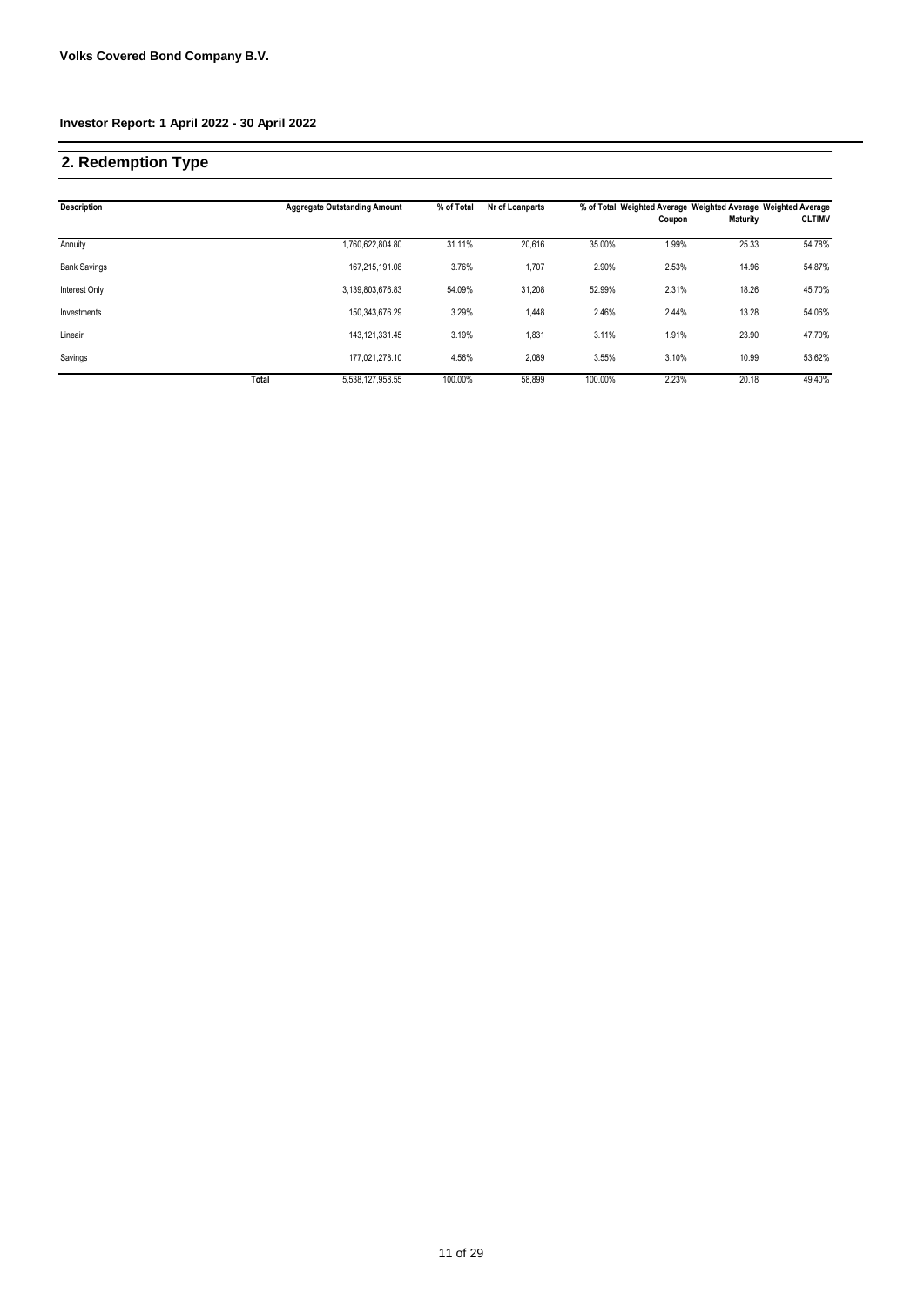# **3. Outstanding Loan Amount**

| From $(>)$ - Until $(<=)$ | <b>Aggregate Outstanding Amount</b> | % of Total | Nr of Loans |         | Coupon | % of Total Weighted Average Weighted Average Weighted Average<br><b>Maturity</b> | <b>CLTIMV</b> |
|---------------------------|-------------------------------------|------------|-------------|---------|--------|----------------------------------------------------------------------------------|---------------|
| $= 25.000$                | 1,758,280.39                        | 0.03%      | 83          | 0.27%   | 2.42%  | 13.72                                                                            | 11.90%        |
| 25,000 - 50,000           | 35,899,721.93                       | 0.65%      | 866         | 2.85%   | 2.27%  | 15.92                                                                            | 17.47%        |
| $50,000 - 75,000$         | 124, 192, 812. 17                   | 2.24%      | 1,932       | 6.36%   | 2.33%  | 16.75                                                                            | 24.83%        |
| 75,000 - 100,000          | 282,689,376.13                      | 5.10%      | 3,159       | 10.39%  | 2.35%  | 17.49                                                                            | 32.58%        |
| 100,000 - 150,000         | 983,979,930.06                      | 17.77%     | 7,776       | 25.58%  | 2.31%  | 18.68                                                                            | 42.03%        |
| 150,000 - 200,000         | 1,180,390,265.98                    | 21.31%     | 6,771       | 22.28%  | 2.24%  | 19.94                                                                            | 49.94%        |
| 200,000 - 250,000         | 936,284,120.74                      | 16.91%     | 4,194       | 13.80%  | 2.25%  | 20.27                                                                            | 53.33%        |
| 250,000 - 300,000         | 655,068,606.40                      | 11.83%     | 2,392       | 7.87%   | 2.21%  | 21.07                                                                            | 54.39%        |
| 300,000 - 350,000         | 404,668,214.52                      | 7.31%      | 1,245       | 4.10%   | 2.15%  | 21.93                                                                            | 54.85%        |
| 350,000 - 400,000         | 304,279,266.16                      | 5.49%      | 813         | 2.67%   | 2.21%  | 21.38                                                                            | 54.77%        |
| 400,000 - 450,000         | 163,736,719.83                      | 2.96%      | 387         | 1.27%   | 2.12%  | 22.42                                                                            | 56.64%        |
| 450,000 - 500,000         | 116,591,784.64                      | 2.11%      | 246         | 0.81%   | 2.12%  | 22.17                                                                            | 56.70%        |
| 500,000 - 550,000         | 77,166,765.89                       | 1.39%      | 147         | 0.48%   | 2.13%  | 22.90                                                                            | 58.75%        |
| 550,000 - 600,000         | 67,984,624.49                       | 1.23%      | 118         | 0.39%   | 1.99%  | 22.79                                                                            | 56.63%        |
| 600,000 - 650,000         | 50,864,663.53                       | 0.92%      | 81          | 0.27%   | 2.02%  | 23.84                                                                            | 59.96%        |
| 650,000 - 700,000         | 37, 166, 745.83                     | 0.67%      | 55          | 0.18%   | 1.97%  | 22.24                                                                            | 57.59%        |
| 700,000 - 750,000         | 27,586,330.03                       | 0.50%      | 38          | 0.13%   | 1.93%  | 23.27                                                                            | 55.84%        |
| 750,000 - 800,000         | 17, 194, 574. 32                    | 0.31%      | 22          | 0.07%   | 2.18%  | 18.79                                                                            | 56.98%        |
| 800,000 - 850,000         | 11,640,466.06                       | 0.21%      | 14          | 0.05%   | 1.88%  | 20.26                                                                            | 50.70%        |
| 850,000 - 900,000         | 13,215,476.13                       | 0.24%      | 15          | 0.05%   | 2.02%  | 21.34                                                                            | 61.20%        |
| $900,000 - 950,000$       | 5,549,015.11                        | 0.10%      | 6           | 0.02%   | 2.04%  | 20.06                                                                            | 57.04%        |
| 950,000 - 1,000,000       | 8,897,239.36                        | 0.16%      | 9           | 0.03%   | 2.11%  | 20.43                                                                            | 47.67%        |
| > 1.000.000               | 31,322,958.85                       | 0.57%      | $27\,$      | 0.09%   | 1.96%  | 21.81                                                                            | 56.59%        |
| Unknown                   |                                     |            |             |         |        |                                                                                  |               |
|                           | Total<br>5,538,127,958.55           | 100.00%    | 30,396      | 100.00% | 2.23%  | 20.18                                                                            | 49.40%        |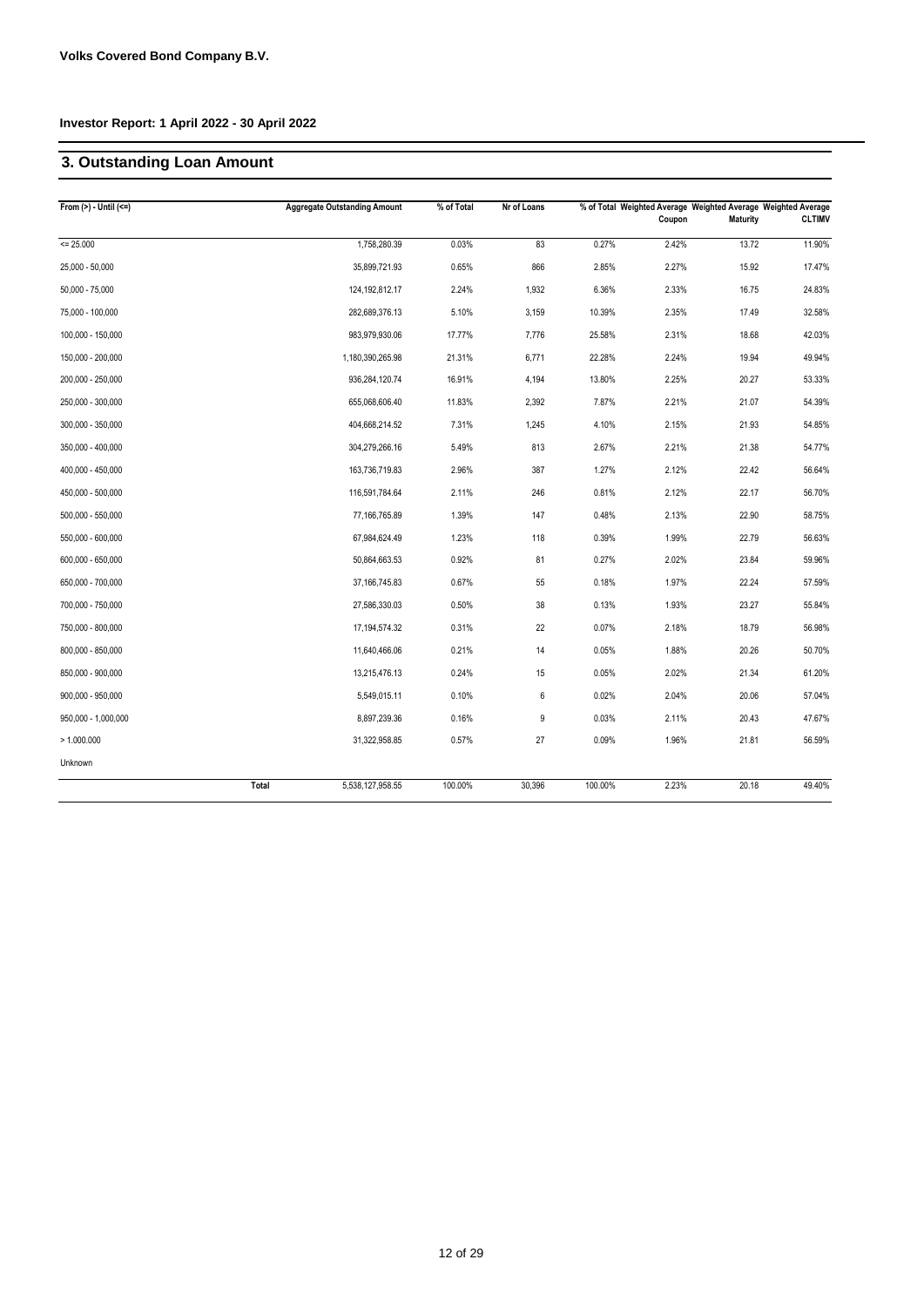# **4. Origination Year**

| From $(>) -$ Until $(<=)$ |       | <b>Aggregate Outstanding Amount</b> | % of Total | Nr of Loanparts |         | % of Total Weighted Average Weighted Average Weighted Average<br>Coupon | <b>Maturity</b> | <b>CLTIMV</b> |
|---------------------------|-------|-------------------------------------|------------|-----------------|---------|-------------------------------------------------------------------------|-----------------|---------------|
| $= 1999$                  |       | 32,238,074.04                       | 0.58%      | 445             | 0.76%   | 2.37%                                                                   | 11.47           | 31.25%        |
| 1999 - 2000               |       | 76,604,530.24                       | 1.38%      | 944             | 1.60%   | 2.38%                                                                   | 12.83           | 34.18%        |
| 2000 - 2001               |       | 47,750,042.76                       | 0.86%      | 553             | 0.94%   | 2.26%                                                                   | 13.63           | 38.20%        |
| 2001 - 2002               |       | 90,853,658.07                       | 1.64%      | 956             | 1.62%   | 2.46%                                                                   | 13.45           | 41.81%        |
| 2002 - 2003               |       | 189,584,923.50                      | 3.42%      | 1,979           | 3.36%   | 2.47%                                                                   | 12.12           | 42.55%        |
| 2003 - 2004               |       | 223,983,906.21                      | 4.04%      | 2,470           | 4.19%   | 2.35%                                                                   | 12.03           | 44.35%        |
| 2004 - 2005               |       | 323,214,983.51                      | 5.84%      | 3,473           | 5.90%   | 2.40%                                                                   | 12.90           | 47.78%        |
| 2005 - 2006               |       | 404,340,732.97                      | 7.30%      | 3,881           | 6.59%   | 2.42%                                                                   | 13.98           | 46.97%        |
| 2006 - 2007               |       | 362,541,240.95                      | 6.55%      | 3,236           | 5.49%   | 2.66%                                                                   | 14.86           | 46.81%        |
| 2007 - 2008               |       | 275,716,082.25                      | 4.98%      | 2,579           | 4.38%   | 2.66%                                                                   | 15.70           | 50.69%        |
| 2008 - 2009               |       | 303,479,125.42                      | 5.48%      | 2,876           | 4.88%   | 2.37%                                                                   | 16.69           | 47.24%        |
| 2009 - 2010               |       | 184,830,088.09                      | 3.34%      | 1,908           | 3.24%   | 2.24%                                                                   | 17.18           | 49.52%        |
| 2010 - 2011               |       | 94,165,968.11                       | 1.70%      | 1,023           | 1.74%   | 2.22%                                                                   | 17.77           | 48.62%        |
| 2011 - 2012               |       | 35,995,165.89                       | 0.65%      | 441             | 0.75%   | 2.77%                                                                   | 17.12           | 47.76%        |
| 2012 - 2013               |       | 47,460,101.97                       | 0.86%      | 566             | 0.96%   | 2.78%                                                                   | 16.70           | 44.41%        |
| 2013 - 2014               |       | 83,314,834.12                       | 1.50%      | 1,049           | 1.78%   | 3.03%                                                                   | 20.89           | 38.21%        |
| 2014 - 2015               |       | 194,080,138.12                      | 3.50%      | 2,308           | 3.92%   | 2.60%                                                                   | 22.52           | 41.47%        |
| 2015 - 2016               |       | 296,776,029.66                      | 5.36%      | 3,498           | 5.94%   | 2.29%                                                                   | 23.58           | 43.04%        |
| 2016 >                    |       | 2,271,198,332.67                    | 41.01%     | 24,714          | 41.96%  | 1.90%                                                                   | 26.23           | 55.05%        |
| Unknown                   |       |                                     |            |                 |         |                                                                         |                 |               |
|                           | Total | 5,538,127,958.55                    | 100.00%    | 58,899          | 100.00% | 2.23%                                                                   | 20.18           | 49.40%        |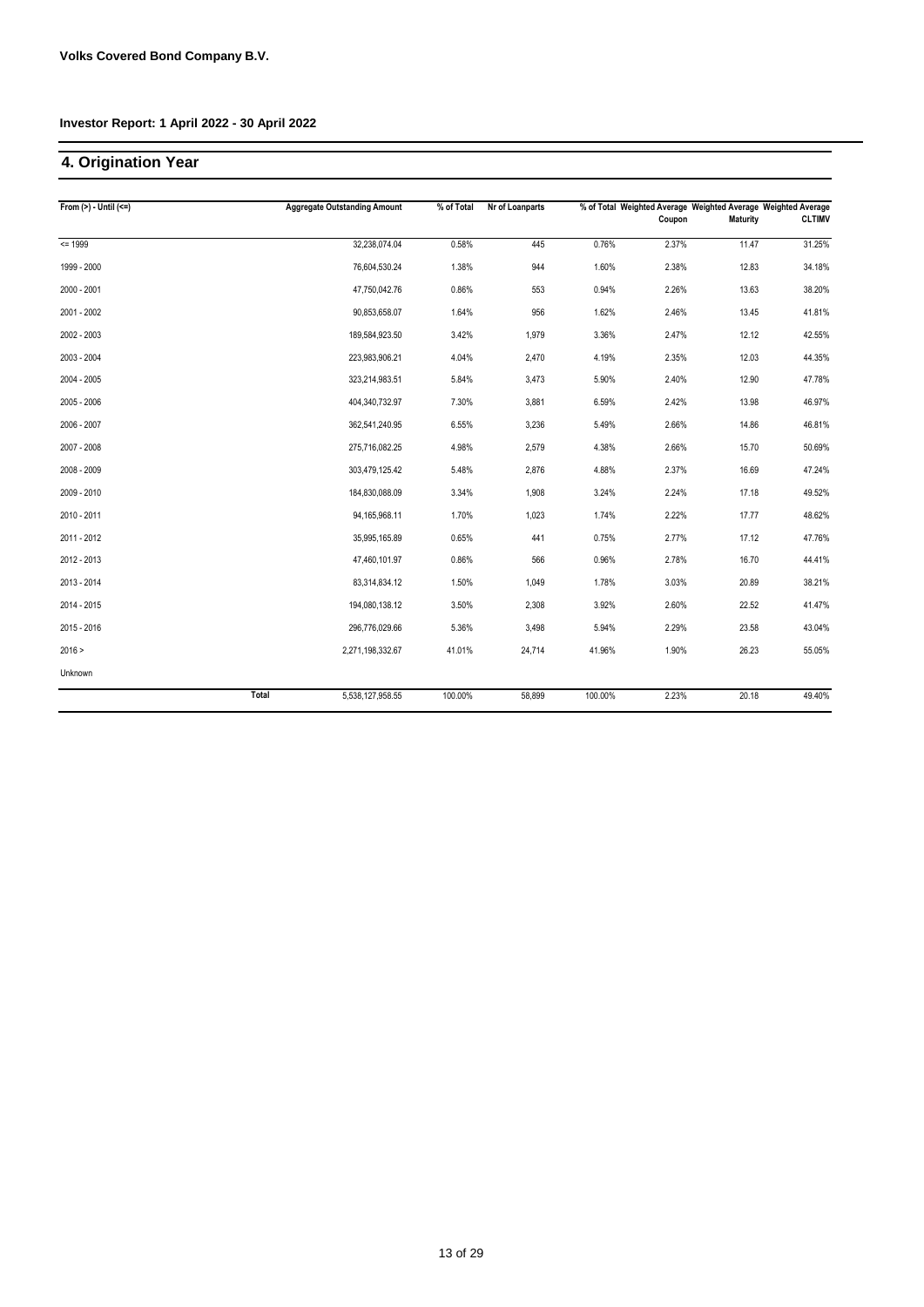# **5. Seasoning**

| From $(>)$ - Until $(<=)$ | <b>Aggregate Outstanding Amount</b> | % of Total | Nr of Loanparts |         | Coupon | <b>Maturity</b> | % of Total Weighted Average Weighted Average Weighted Average<br><b>CLTIMV</b> |
|---------------------------|-------------------------------------|------------|-----------------|---------|--------|-----------------|--------------------------------------------------------------------------------|
| 1 Year                    | 235,088,352.83                      | 4.24%      | 2,509           | 4.26%   | 1.53%  | 28.57           | 66.18%                                                                         |
| 1 Year - 2 Years          | 357,765,918.41                      | 6.46%      | 3,752           | 6.37%   | 1.64%  | 27.70           | 63.48%                                                                         |
| 2 Years - 3 Years         | 463,552,935.97                      | 8.37%      | 4,868           | 8.26%   | 1.82%  | 26.66           | 58.15%                                                                         |
| 3 Years - 4 Years         | 548,403,538.50                      | 9.90%      | 5,924           | 10.06%  | 2.12%  | 25.68           | 53.16%                                                                         |
| 4 Years - 5 Years         | 515,989,571.22                      | 9.32%      | 5,957           | 10.11%  | 2.05%  | 24.92           | 46.64%                                                                         |
| 5 Years - 6 Years         | 361,400,871.53                      | 6.53%      | 4,207           | 7.14%   | 2.11%  | 23.99           | 43.14%                                                                         |
| 6 Years - 7 Years         | 247,674,743.01                      | 4.47%      | 2,913           | 4.95%   | 2.54%  | 22.81           | 42.80%                                                                         |
| 7 Years - 8 Years         | 96,103,326.58                       | 1.74%      | 1,188           | 2.02%   | 2.98%  | 21.43           | 37.99%                                                                         |
| 8 Years - 9 Years         | 46,740,830.25                       | 0.84%      | 584             | 0.99%   | 2.95%  | 18.85           | 40.86%                                                                         |
| 9 Years - 10 Years        | 42,981,242.93                       | 0.78%      | 528             | 0.90%   | 2.80%  | 15.89           | 47.68%                                                                         |
| 10 Years - 11 Years       | 68,513,575.57                       | 1.24%      | 744             | 1.26%   | 2.26%  | 17.78           | 48.39%                                                                         |
| 11 Years - 12 Years       | 158,509,101.67                      | 2.86%      | 1,701           | 2.89%   | 2.24%  | 17.40           | 50.20%                                                                         |
| 12 Years - 13 Years       | 311,425,620.41                      | 5.62%      | 2,951           | 5.01%   | 2.32%  | 16.82           | 47.54%                                                                         |
| 13 Years - 14 Years       | 266,662,236.67                      | 4.82%      | 2,487           | 4.22%   | 2.63%  | 15.92           | 49.37%                                                                         |
| 14 Years - 15 Years       | 319,142,597.90                      | 5.76%      | 2,915           | 4.95%   | 2.71%  | 15.06           | 47.87%                                                                         |
| 15 Years - 16 Years       | 404,500,075.73                      | 7.30%      | 3,774           | 6.41%   | 2.43%  | 14.24           | 46.62%                                                                         |
| 16 Years - 17 Years       | 346,468,055.82                      | 6.26%      | 3,603           | 6.12%   | 2.43%  | 13.21           | 48.17%                                                                         |
| 17 Years - 18 Years       | 258,118,250.55                      | 4.66%      | 2,855           | 4.85%   | 2.34%  | 12.26           | 45.30%                                                                         |
| 18 Years - 19 Years       | 185,295,168.28                      | 3.35%      | 1,992           | 3.38%   | 2.47%  | 11.90           | 42.97%                                                                         |
| 19 Years - 20 Years       | 128,434,957.15                      | 2.32%      | 1,294           | 2.20%   | 2.42%  | 13.23           | 41.97%                                                                         |
| 20 Years - 21 Years       | 52,831,250.22                       | 0.95%      | 628             | 1.07%   | 2.36%  | 12.05           | 39.43%                                                                         |
| 21 Years - 22 Years       | 62,290,028.11                       | 1.12%      | 724             | 1.23%   | 2.33%  | 14.44           | 35.76%                                                                         |
| 22 Years - 23 Years       | 53,480,085.79                       | 0.97%      | 694             | 1.18%   | 2.40%  | 11.72           | 31.98%                                                                         |
| 23 Years - 24 Years       | 6,755,623.45                        | 0.12%      | 107             | 0.18%   | 2.52%  | 10.11           | 28.31%                                                                         |
| 24 Years - 25 Years       |                                     |            |                 |         |        |                 |                                                                                |
| 25 Years - 26 Years       |                                     |            |                 |         |        |                 |                                                                                |
| 26 Years - 27 Years       |                                     |            |                 |         |        |                 |                                                                                |
| 27 Years - 28 Years       |                                     |            |                 |         |        |                 |                                                                                |
| 28 Years - 29 Years       |                                     |            |                 |         |        |                 |                                                                                |
| 29 Years - 30 Years       |                                     |            |                 |         |        |                 |                                                                                |
| 30 Years >                |                                     |            |                 |         |        |                 |                                                                                |
| Unknown                   |                                     |            |                 |         |        |                 |                                                                                |
|                           | 5,538,127,958.55<br>Total           | 100.00%    | 58,899          | 100.00% | 2.23%  | 20.18           | 49.40%                                                                         |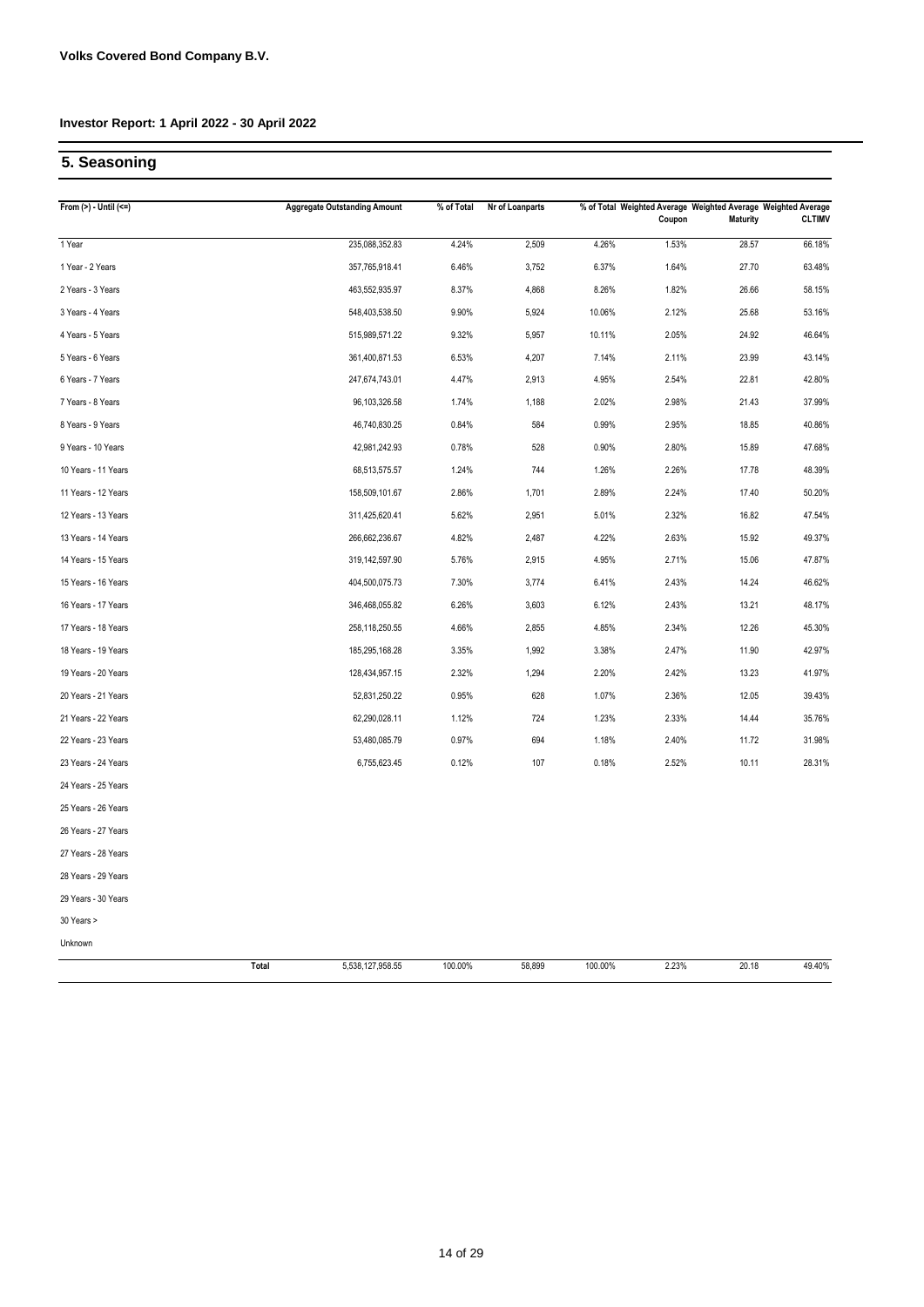# **6. Legal Maturity**

| From $(>)$ - Until $(<=)$ |              | <b>Aggregate Outstanding Amount</b> | % of Total | Nr of Loanparts |         |        | % of Total Weighted Average Weighted Average Weighted Average |               |
|---------------------------|--------------|-------------------------------------|------------|-----------------|---------|--------|---------------------------------------------------------------|---------------|
|                           |              |                                     |            |                 |         | Coupon | <b>Maturity</b>                                               | <b>CLTIMV</b> |
| 2020 - 2025               |              | 25,279,315.23                       | 0.46%      | 531             | 0.90%   | 2.63%  | 2.25                                                          | 44.35%        |
| 2025 - 2030               |              | 179,798,787.43                      | 3.25%      | 2,580           | 4.38%   | 2.49%  | 7.13                                                          | 40.26%        |
| 2030 - 2035               |              | 896,728,015.71                      | 16.19%     | 9,905           | 16.82%  | 2.42%  | 11.76                                                         | 45.23%        |
| 2035 - 2040               |              | 1,526,735,484.86                    | 27.57%     | 14,416          | 24.48%  | 2.47%  | 15.80                                                         | 47.64%        |
| 2040 - 2045               |              | 476,524,253.23                      | 8.60%      | 5,327           | 9.04%   | 2.45%  | 21.75                                                         | 44.84%        |
| 2045 - 2050               |              | 2,077,353,891.58                    | 37.51%     | 22,546          | 38.28%  | 2.01%  | 26.14                                                         | 51.88%        |
| 2050 - 2055               |              | 340,537,628.21                      | 6.15%      | 3,458           | 5.87%   | 1.54%  | 29.20                                                         | 64.98%        |
| 2055 - 2060               |              |                                     |            |                 |         |        |                                                               |               |
| 2060 - 2065               |              |                                     |            |                 |         |        |                                                               |               |
| 2065 - 2070               |              |                                     |            |                 |         |        |                                                               |               |
| 2070 - 2075               |              |                                     |            |                 |         |        |                                                               |               |
| 2075 - 2080               |              |                                     |            |                 |         |        |                                                               |               |
| 2080 - 2085               |              |                                     |            |                 |         |        |                                                               |               |
| 2085 - 2090               |              |                                     |            |                 |         |        |                                                               |               |
| 2090 - 2095               |              |                                     |            |                 |         |        |                                                               |               |
| 2095 - 2100               |              | 15,170,582.30                       | 0.27%      | 136             | 0.23%   | 2.30%  | 76.67                                                         | 43.06%        |
| 2100 >                    |              |                                     |            |                 |         |        |                                                               |               |
| Unknown                   |              |                                     |            |                 |         |        |                                                               |               |
|                           | <b>Total</b> | 5,538,127,958.55                    | 100.00%    | 58,899          | 100.00% | 2.23%  | 20.18                                                         | 49.40%        |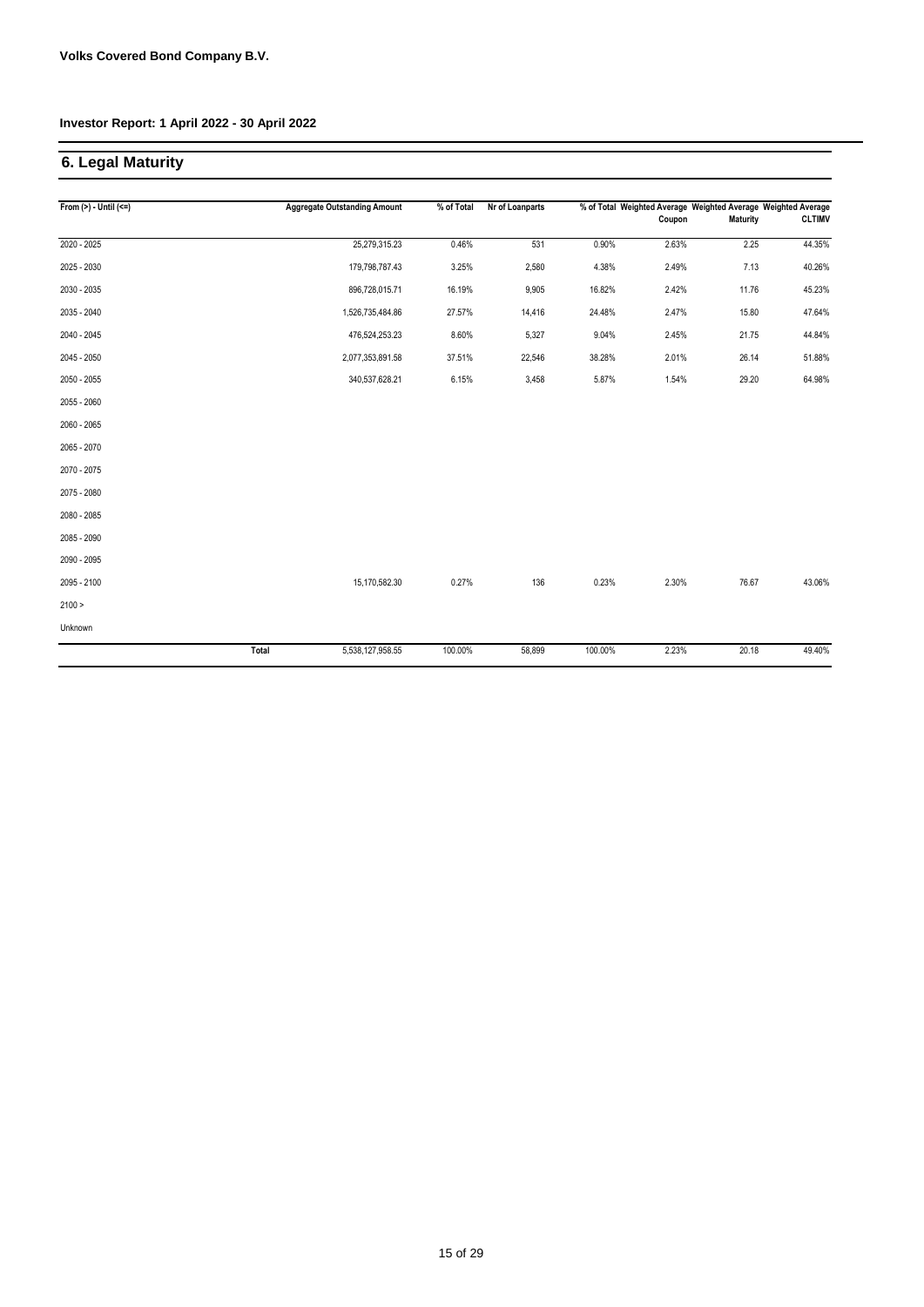# **7. Remaining Tenor**

| From $(>=)$ Until $($ | <b>Aggregate Outstanding Amount</b> | % of Total | Nr of Loanparts |         | Coupon | <b>Maturity</b> | % of Total Weighted Average Weighted Average Weighted Average<br><b>CLTIMV</b> |
|-----------------------|-------------------------------------|------------|-----------------|---------|--------|-----------------|--------------------------------------------------------------------------------|
| < 0 Year              |                                     |            |                 |         |        |                 |                                                                                |
| 0 Year - 1 Year       | 2,133,701.94                        | 0.04%      | 59              | 0.10%   | 2.27%  | 0.34            | 43.82%                                                                         |
| 1 Year - 2 Years      | 4,765,086.39                        | 0.09%      | 111             | 0.19%   | 2.91%  | 1.07            | 48.18%                                                                         |
| 2 Years - 3 Years     | 6,911,171.19                        | 0.12%      | 140             | 0.24%   | 2.62%  | 2.19            | 42.83%                                                                         |
| 3 Years - 4 Years     | 11,469,355.71                       | 0.21%      | 221             | 0.38%   | 2.59%  | 3.13            | 43.78%                                                                         |
| 4 Years - 5 Years     | 12,958,785.45                       | 0.23%      | 234             | 0.40%   | 2.72%  | 4.16            | 42.50%                                                                         |
| 5 Years - 6 Years     | 16,051,561.80                       | 0.29%      | 271             | 0.46%   | 2.70%  | 5.13            | 45.38%                                                                         |
| 6 Years - 7 Years     | 19,560,692.43                       | 0.35%      | 309             | 0.52%   | 2.75%  | 6.16            | 45.11%                                                                         |
| 7 Years - 8 Years     | 43,223,517.72                       | 0.78%      | 646             | 1.10%   | 2.42%  | 7.20            | 39.66%                                                                         |
| 8 Years - 9 Years     | 88,004,230.03                       | 1.59%      | 1,120           | 1.90%   | 2.40%  | 8.12            | 38.21%                                                                         |
| 9 Years - 10 Years    | 84,554,312.32                       | 1.53%      | 1,086           | 1.84%   | 2.37%  | 9.13            | 42.47%                                                                         |
| 10 Years - 11 Years   | 100,331,125.06                      | 1.81%      | 1,131           | 1.92%   | 2.50%  | 10.16           | 44.28%                                                                         |
| 11 Years - 12 Years   | 195,227,733.54                      | 3.53%      | 2,041           | 3.47%   | 2.49%  | 11.14           | 43.63%                                                                         |
| 12 Years - 13 Years   | 214,746,059.22                      | 3.88%      | 2,393           | 4.06%   | 2.39%  | 12.16           | 44.69%                                                                         |
| 13 Years - 14 Years   | 301,868,785.57                      | 5.45%      | 3,254           | 5.52%   | 2.38%  | 13.15           | 47.73%                                                                         |
| 14 Years - 15 Years   | 412,067,339.05                      | 7.44%      | 3,978           | 6.75%   | 2.43%  | 14.13           | 46.97%                                                                         |
| 15 Years - 16 Years   | 365,900,766.16                      | 6.61%      | 3,296           | 5.60%   | 2.59%  | 15.13           | 46.55%                                                                         |
| 16 Years - 17 Years   | 269,079,798.68                      | 4.86%      | 2,505           | 4.25%   | 2.61%  | 16.16           | 50.50%                                                                         |
| 17 Years - 18 Years   | 285,092,215.33                      | 5.15%      | 2,691           | 4.57%   | 2.38%  | 17.19           | 46.57%                                                                         |
| 18 Years - 19 Years   | 194,595,365.64                      | 3.51%      | 1,946           | 3.30%   | 2.26%  | 18.06           | 48.72%                                                                         |
| 19 Years - 20 Years   | 93,701,521.00                       | 1.69%      | 1,016           | 1.72%   | 2.18%  | 19.05           | 48.39%                                                                         |
| 20 Years - 21 Years   | 35,856,213.04                       | 0.65%      | 413             | 0.70%   | 2.42%  | 20.04           | 46.07%                                                                         |
| 21 Years - 22 Years   | 42,311,215.83                       | 0.76%      | 486             | 0.83%   | 2.41%  | 21.18           | 44.98%                                                                         |
| 22 Years - 23 Years   | 97,822,608.92                       | 1.77%      | 1,091           | 1.85%   | 2.65%  | 22.18           | 43.88%                                                                         |
| 23 Years - 24 Years   | 206,832,694.44                      | 3.73%      | 2,321           | 3.94%   | 2.48%  | 23.19           | 43.44%                                                                         |
| 24 Years - 25 Years   | 297,712,054.72                      | 5.38%      | 3,423           | 5.81%   | 2.28%  | 24.14           | 45.00%                                                                         |
| 25 Years - 26 Years   | 465, 168, 344. 38                   | 8.40%      | 5,262           | 8.93%   | 2.03%  | 25.12           | 46.08%                                                                         |
| 26 Years - 27 Years   | 528,415,695.80                      | 9.54%      | 5,685           | 9.65%   | 2.06%  | 26.09           | 50.65%                                                                         |
| 27 Years - 28 Years   | 435,840,837.88                      | 7.87%      | 4,545           | 7.72%   | 2.02%  | 27.09           | 56.85%                                                                         |
| 28 Years - 29 Years   | 350,216,958.80                      | 6.32%      | 3,631           | 6.16%   | 1.68%  | 28.06           | 61.10%                                                                         |
| 29 Years - 30 Years   | 287,279,799.55                      | 5.19%      | 2,802           | 4.76%   | 1.53%  | 29.09           | 65.77%                                                                         |
| $30$ Years $>=$       | 68,428,410.96                       | 1.24%      | 792             | 1.34%   | 1.78%  | 40.18           | 56.78%                                                                         |
| Unknown               |                                     |            |                 |         |        |                 |                                                                                |
|                       | Total<br>5,538,127,958.55           | 100.00%    | 58,899          | 100.00% | 2.23%  | 20.18           | 49.40%                                                                         |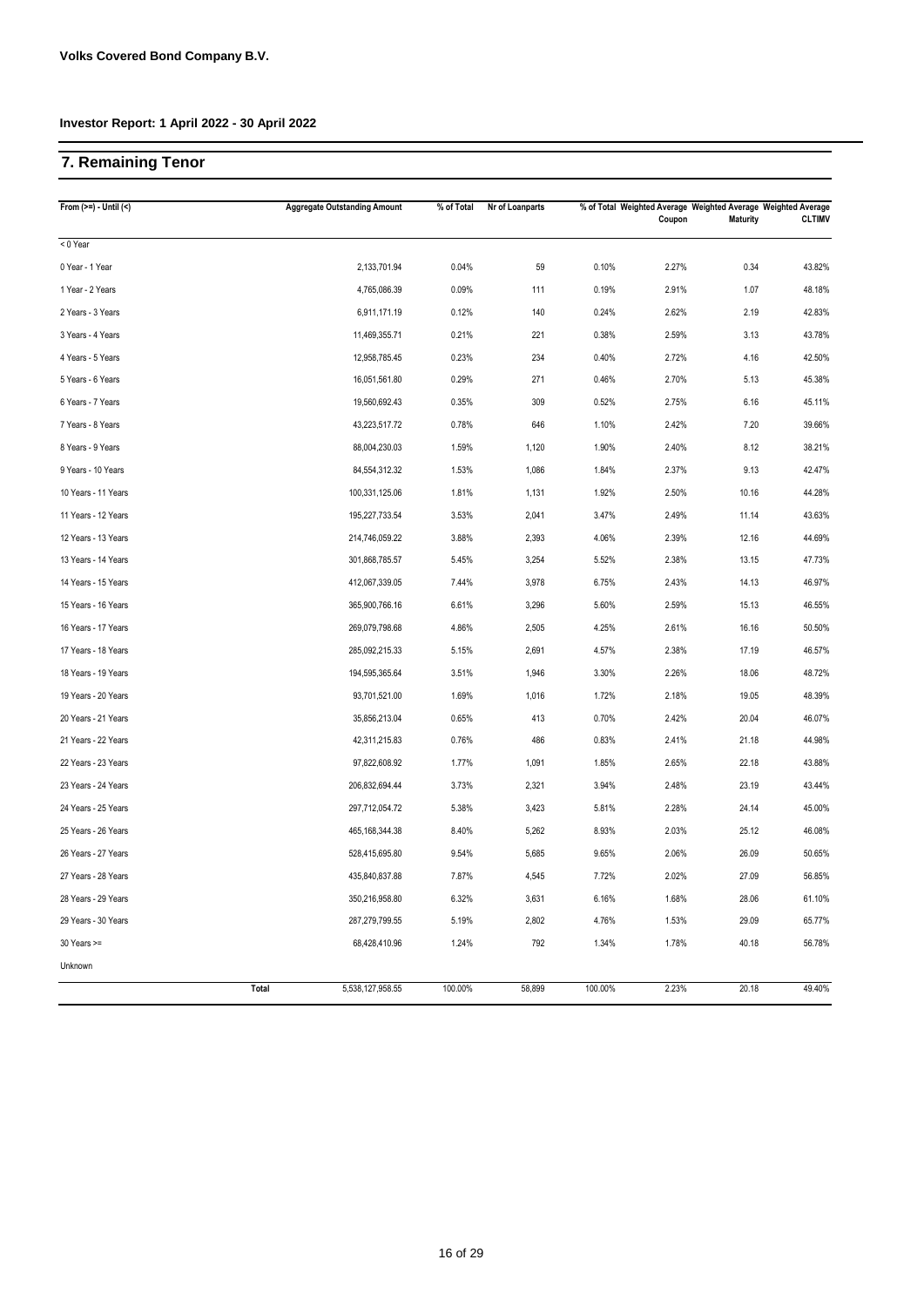# **8. Current Loan To Original Market Value**

| From $(>) -$ Until $(<=)$ |       | <b>Aggregate Outstanding Amount</b> | % of Total | Nr of Loanparts |         | Coupon | <b>Maturity</b> | % of Total Weighted Average Weighted Average Weighted Average<br><b>CLTIMV</b> |
|---------------------------|-------|-------------------------------------|------------|-----------------|---------|--------|-----------------|--------------------------------------------------------------------------------|
| <b>NHG</b>                |       | 1,229,400,758.59                    | 22.20%     | 15,024          | 25.51%  | 2.11%  | 21.95           | 53.90%                                                                         |
| $= 10%$                   |       | 226,978.22                          | 0.00%      | 13              | 0.02%   | 2.30%  | 17.77           | 4.74%                                                                          |
| 10% - 20%                 |       | 22,723,876.38                       | 0.41%      | 478             | 0.81%   | 2.37%  | 16.00           | 14.44%                                                                         |
| 20% - 30%                 |       | 134,221,133.28                      | 2.42%      | 2,159           | 3.67%   | 2.26%  | 16.34           | 19.69%                                                                         |
| 30% - 40%                 |       | 268,948,454.14                      | 4.86%      | 3,487           | 5.92%   | 2.23%  | 18.39           | 26.39%                                                                         |
| 40% - 50%                 |       | 524,222,282.01                      | 9.47%      | 5,918           | 10.05%  | 2.15%  | 19.83           | 34.15%                                                                         |
| 50% - 60%                 |       | 757,433,541.58                      | 13.68%     | 7,767           | 13.19%  | 2.18%  | 19.33           | 40.94%                                                                         |
| 60% - 70%                 |       | 927,673,026.40                      | 16.75%     | 8,384           | 14.23%  | 2.26%  | 18.98           | 47.07%                                                                         |
| 70% - 80%                 |       | 599,221,086.59                      | 10.82%     | 5,832           | 9.90%   | 2.19%  | 21.34           | 56.89%                                                                         |
| 80% - 90%                 |       | 520,870,394.72                      | 9.41%      | 4,830           | 8.20%   | 2.34%  | 20.84           | 62.57%                                                                         |
| 90% - 100%                |       | 387,675,630.04                      | 7.00%      | 3,469           | 5.89%   | 2.38%  | 22.27           | 69.34%                                                                         |
| 100% - 110%               |       | 156,671,435.72                      | 2.83%      | 1,445           | 2.45%   | 2.88%  | 14.26           | 66.91%                                                                         |
| 110% - 120%               |       | 8,839,360.88                        | 0.16%      | 93              | 0.16%   | 2.92%  | 13.85           | 69.13%                                                                         |
| 120% - 130%               |       |                                     |            |                 |         |        |                 |                                                                                |
| 130% - 140%               |       |                                     |            |                 |         |        |                 |                                                                                |
| 140% - 150%               |       |                                     |            |                 |         |        |                 |                                                                                |
| 150% >                    |       |                                     |            |                 |         |        |                 |                                                                                |
| Unknown                   |       |                                     |            |                 |         |        |                 |                                                                                |
|                           | Total | 5,538,127,958.55                    | 100.00%    | 58,899          | 100.00% | 2.23%  | 20.18           | 49.40%                                                                         |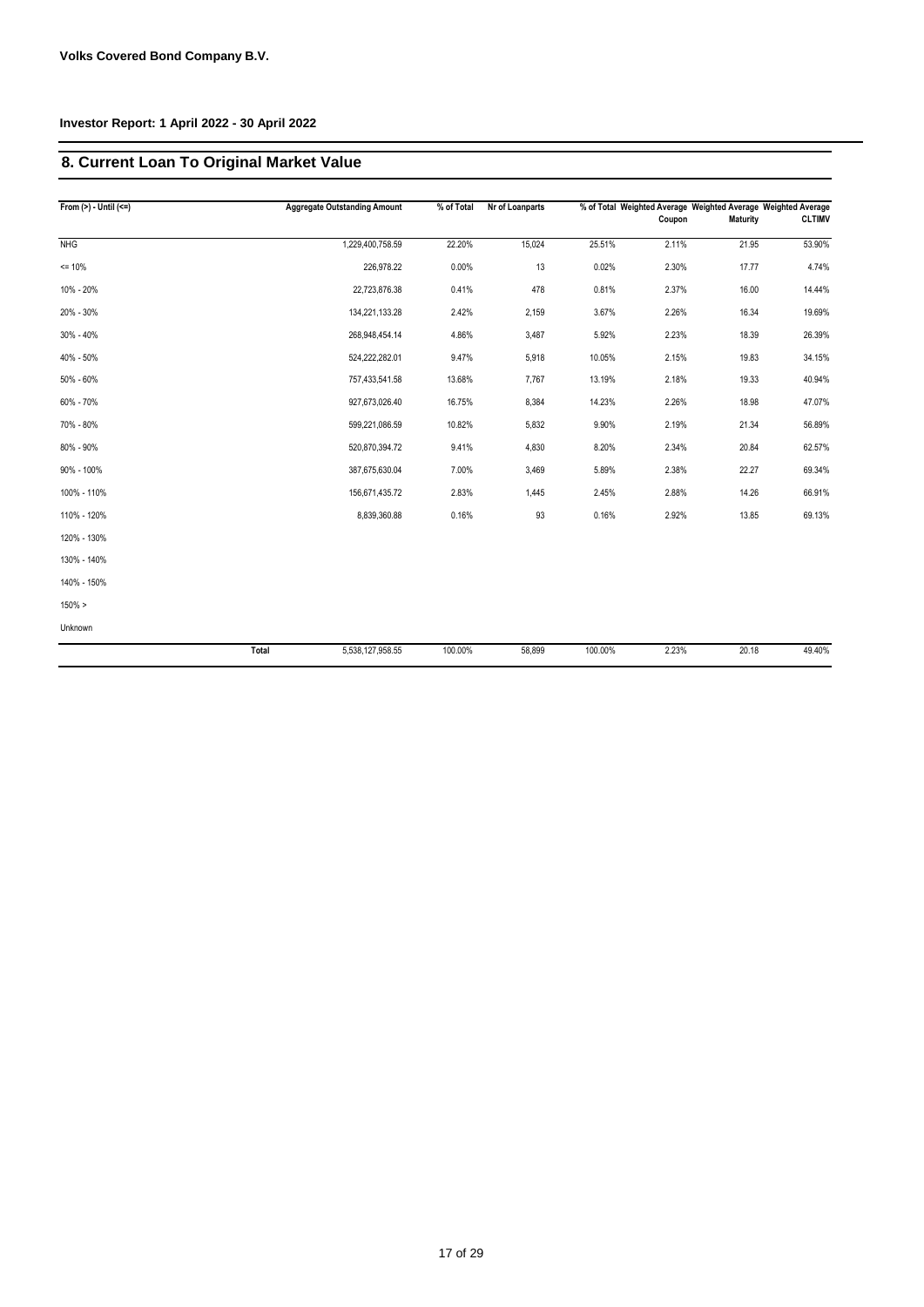## **9. Current Loan To Indexed Market Value**

| From $(>)$ - Until $(<=)$ |       | <b>Aggregate Outstanding Amount</b> | % of Total | Nr of Loanparts |         | % of Total Weighted Average Weighted Average Weighted Average<br>Coupon | <b>Maturity</b> | <b>CLTIMV</b> |
|---------------------------|-------|-------------------------------------|------------|-----------------|---------|-------------------------------------------------------------------------|-----------------|---------------|
| <b>NHG</b>                |       | 1,229,400,758.59                    | 22.20%     | 15,024          | 25.51%  | 2.11%                                                                   | 21.95           | 53.90%        |
| $= 10%$                   |       | 4,839,898.08                        | 0.09%      | 128             | 0.22%   | 2.34%                                                                   | 15.10           | 8.71%         |
| 10% - 20%                 |       | 142, 184, 181.66                    | 2.57%      | 2,373           | 4.03%   | 2.20%                                                                   | 16.68           | 16.38%        |
| 20% - 30%                 |       | 398,590,810.49                      | 7.20%      | 4,932           | 8.37%   | 2.24%                                                                   | 17.75           | 25.76%        |
| 30% - 40%                 |       | 856,953,018.61                      | 15.47%     | 8,928           | 15.16%  | 2.24%                                                                   | 18.43           | 35.41%        |
| 40% - 50%                 |       | 1,033,148,916.89                    | 18.66%     | 9,831           | 16.69%  | 2.25%                                                                   | 19.21           | 44.84%        |
| 50% - 60%                 |       | 808,805,559.90                      | 14.60%     | 7,848           | 13.32%  | 2.27%                                                                   | 20.69           | 54.95%        |
| 60% - 70%                 |       | 659,632,958.39                      | 11.91%     | 6,226           | 10.57%  | 2.35%                                                                   | 20.94           | 64.68%        |
| 70% - 80%                 |       | 328,383,331.70                      | 5.93%      | 3,035           | 5.15%   | 2.35%                                                                   | 21.81           | 74.13%        |
| 80% - 90%                 |       | 63,941,184.56                       | 1.15%      | 493             | 0.84%   | 2.02%                                                                   | 24.78           | 83.92%        |
| 90% - 100%                |       | 12,247,339.68                       | 0.22%      | 81              | 0.14%   | 1.78%                                                                   | 26.92           | 95.45%        |
| 100% - 110%               |       |                                     |            |                 |         |                                                                         |                 |               |
| 110% - 120%               |       |                                     |            |                 |         |                                                                         |                 |               |
| 120% - 130%               |       |                                     |            |                 |         |                                                                         |                 |               |
| 130% - 140%               |       |                                     |            |                 |         |                                                                         |                 |               |
| 140% - 150%               |       |                                     |            |                 |         |                                                                         |                 |               |
| 150% >                    |       |                                     |            |                 |         |                                                                         |                 |               |
| Unknown                   |       |                                     |            |                 |         |                                                                         |                 |               |
|                           | Total | 5,538,127,958.55                    | 100.00%    | 58,899          | 100.00% | 2.23%                                                                   | 20.18           | 49.40%        |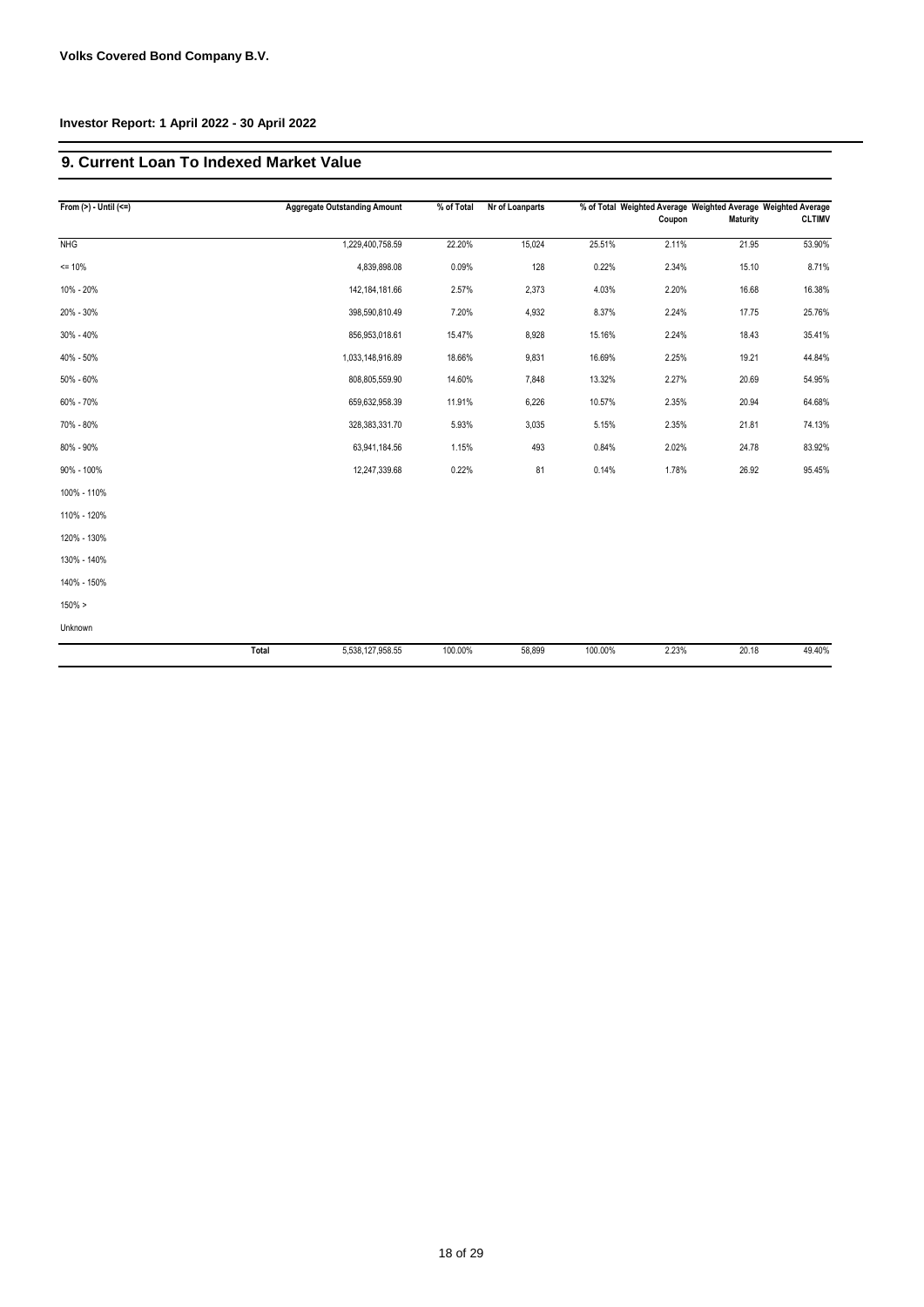# **10. Loanpart Coupon (interest rate bucket)**

| From $(>) -$ Until $(<=)$ | <b>Aggregate Outstanding Amount</b> | % of Total | Nr of Loanparts |         | % of Total Weighted Average Weighted Average Weigthed Average |          |               |
|---------------------------|-------------------------------------|------------|-----------------|---------|---------------------------------------------------------------|----------|---------------|
|                           |                                     |            |                 |         | Coupon                                                        | Maturity | <b>CLTIMV</b> |
| $\overline{500}$          | 1,280,427.70                        | 0.02%      | 11              | 0.02%   | 0.32%                                                         | 15.52    | 36.37%        |
| $0.5\% - 1.0\%$           | 35,936,320.73                       | 0.65%      | 495             | 0.84%   | 0.93%                                                         | 23.30    | 57.66%        |
| $1.0\% - 1.5\%$           | 613,986,720.39                      | 11.09%     | 6,856           | 11.64%  | 1.32%                                                         | 21.04    | 49.58%        |
| $1.5\% - 2.0\%$           | 2,071,457,379.44                    | 37.40%     | 22,144          | 37.60%  | 1.79%                                                         | 22.23    | 49.57%        |
| $2.0\% - 2.5\%$           | 1,203,885,190.51                    | 21.74%     | 12,399          | 21.05%  | 2.24%                                                         | 19.83    | 50.38%        |
| $2.5\% - 3.0\%$           | 921,978,416.67                      | 16.65%     | 9,608           | 16.31%  | 2.77%                                                         | 18.40    | 47.01%        |
| $3.0\% - 3.5\%$           | 370,702,879.07                      | 6.69%      | 3,774           | 6.41%   | 3.21%                                                         | 16.97    | 50.62%        |
| $3.5\% - 4.0\%$           | 161,491,372.21                      | 2.92%      | 1,724           | 2.93%   | 3.74%                                                         | 16.39    | 50.07%        |
| $4.0\% - 4.5\%$           | 50,203,155.14                       | 0.91%      | 591             | 1.00%   | 4.25%                                                         | 15.27    | 46.79%        |
| $4.5\% - 5.0\%$           | 47,988,994.18                       | 0.87%      | 593             | 1.01%   | 4.77%                                                         | 13.66    | 47.29%        |
| $5.0\% - 5.5\%$           | 31,005,685.07                       | 0.56%      | 351             | 0.60%   | 5.27%                                                         | 13.24    | 48.08%        |
| $5.5\% - 6.0\%$           | 19,370,391.06                       | 0.35%      | 237             | 0.40%   | 5.74%                                                         | 13.19    | 47.84%        |
| $6.0\% - 6.5\%$           | 6,722,778.77                        | 0.12%      | 88              | 0.15%   | 6.28%                                                         | 12.43    | 49.77%        |
| $6.5\% - 7.0\%$           | 1,381,807.91                        | 0.02%      | 19              | 0.03%   | 6.71%                                                         | 9.66     | 46.74%        |
| $7.0\% >$                 | 736,439.70                          | 0.01%      | 9               | 0.02%   | 7.75%                                                         | 3.74     | 44.60%        |
| Unknown                   |                                     |            |                 |         |                                                               |          |               |
|                           | Total<br>5,538,127,958.55           | 100.00%    | 58.899          | 100.00% | 2.23%                                                         | 20.18    | 49.40%        |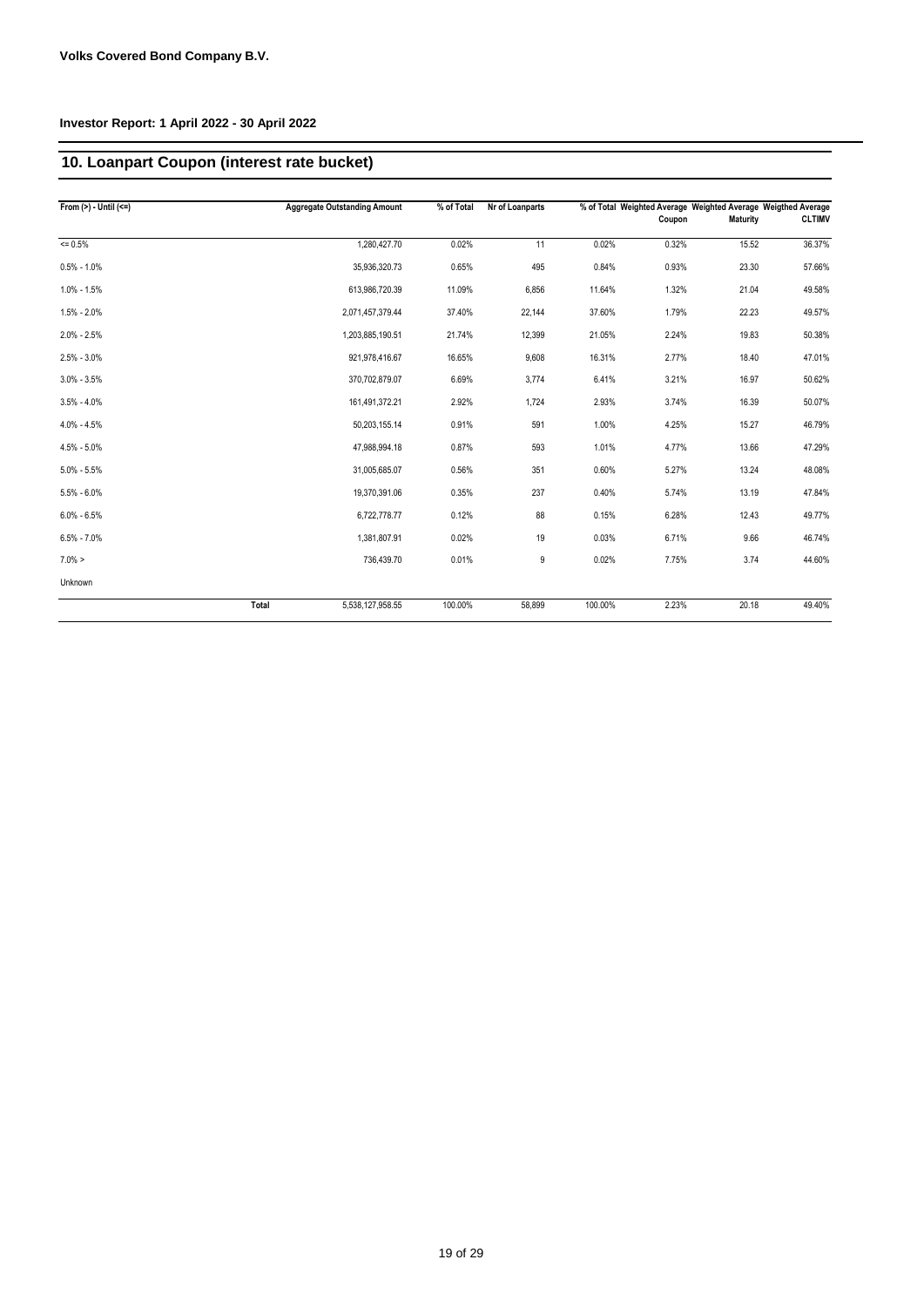# **11. Remaining Interest Rate Fixed Period**

|                    | <b>Aggregate Outstanding Amount</b> | % of Total | Nr of Loanparts |         |        |                 | % of Total Weighted Average Weighted Average Weigthed Average |
|--------------------|-------------------------------------|------------|-----------------|---------|--------|-----------------|---------------------------------------------------------------|
|                    |                                     |            |                 |         | Coupon | <b>Maturity</b> | <b>CLTIMV</b>                                                 |
| < 1 year           | 342,661,880.45                      | 6.19%      | 3,714           | 6.31%   | 2.02%  | 14.65           | 45.99%                                                        |
| 1 year - 2 years   | 74,187,559.19                       | 1.34%      | 983             | 1.67%   | 2.96%  | 13.94           | 46.04%                                                        |
| 2 year - 3 years   | 188,126,861.37                      | 3.40%      | 2,298           | 3.90%   | 2.97%  | 15.89           | 43.11%                                                        |
| 3 year - 4 years   | 587,370,749.96                      | 10.61%     | 6,221           | 10.56%  | 2.78%  | 16.03           | 45.69%                                                        |
| 4 year - 5 years   | 680,929,515.32                      | 12.30%     | 7,220           | 12.26%  | 2.27%  | 17.19           | 45.08%                                                        |
| 5 year - 6 years   | 648,652,417.65                      | 11.71%     | 7,005           | 11.89%  | 2.19%  | 20.36           | 45.68%                                                        |
| 6 year - 7 years   | 569,698,273.71                      | 10.29%     | 6,136           | 10.42%  | 2.09%  | 22.45           | 50.28%                                                        |
| 7 year - 8 years   | 487, 147, 016.77                    | 8.80%      | 5,020           | 8.52%   | 1.87%  | 22.46           | 53.30%                                                        |
| 8 year - 9 years   | 337, 197, 019.89                    | 6.09%      | 3,462           | 5.88%   | 1.81%  | 20.93           | 52.98%                                                        |
| 9 year - 10 years  | 262,404,601.01                      | 4.74%      | 2,630           | 4.47%   | 1.76%  | 20.04           | 50.09%                                                        |
| 10 year - 11 years | 63,388,157.39                       | 1.14%      | 741             | 1.26%   | 2.42%  | 18.58           | 47.34%                                                        |
| 11 year - 12 years | 73,626,979.00                       | 1.33%      | 755             | 1.28%   | 2.33%  | 19.40           | 49.77%                                                        |
| 12 year - 13 years | 48,741,220.73                       | 0.88%      | 546             | 0.93%   | 2.90%  | 19.78           | 48.18%                                                        |
| 13 year - 14 years | 118,750,053.77                      | 2.14%      | 1,218           | 2.07%   | 2.80%  | 19.41           | 47.93%                                                        |
| 14 year - 15 years | 173,186,166.86                      | 3.13%      | 1,811           | 3.07%   | 2.65%  | 20.59           | 45.53%                                                        |
| 15 year - 16 years | 104,524,205.68                      | 1.89%      | 1,188           | 2.02%   | 2.85%  | 23.31           | 46.67%                                                        |
| 16 year - 17 years | 131,963,059.38                      | 2.38%      | 1,396           | 2.37%   | 2.79%  | 24.20           | 52.31%                                                        |
| 17 year - 18 years | 168,470,813.98                      | 3.04%      | 1,744           | 2.96%   | 2.22%  | 25.07           | 56.37%                                                        |
| 18 year - 19 years | 245,847,677.31                      | 4.44%      | 2,454           | 4.17%   | 1.81%  | 26.72           | 61.66%                                                        |
| 19 year - 20 years | 230, 151, 648.69                    | 4.16%      | 2,323           | 3.94%   | 1.62%  | 28.06           | 62.63%                                                        |
| 20 year - 21 years | 1,102,080.44                        | 0.02%      | 34              | 0.06%   | 2.11%  | 30.00           | 53.68%                                                        |
| 21 year - 22 years |                                     |            |                 |         |        |                 |                                                               |
| 22 year - 23 years |                                     |            |                 |         |        |                 |                                                               |
| 23 year - 24 years |                                     |            |                 |         |        |                 |                                                               |
| 24 year - 25 years |                                     |            |                 |         |        |                 |                                                               |
| 25 year - 26 years |                                     |            |                 |         |        |                 |                                                               |
| 26 year - 27 years |                                     |            |                 |         |        |                 |                                                               |
| 27 year - 28 years |                                     |            |                 |         |        |                 |                                                               |
| 28 year - 29 years |                                     |            |                 |         |        |                 |                                                               |
| 29 year - 30 years |                                     |            |                 |         |        |                 |                                                               |
| $>=$ 30 years      |                                     |            |                 |         |        |                 |                                                               |
|                    | Total<br>5,538,127,958.55           | 100.00%    | 58,899          | 100.00% | 2.23%  | 20.18           | 49.40%                                                        |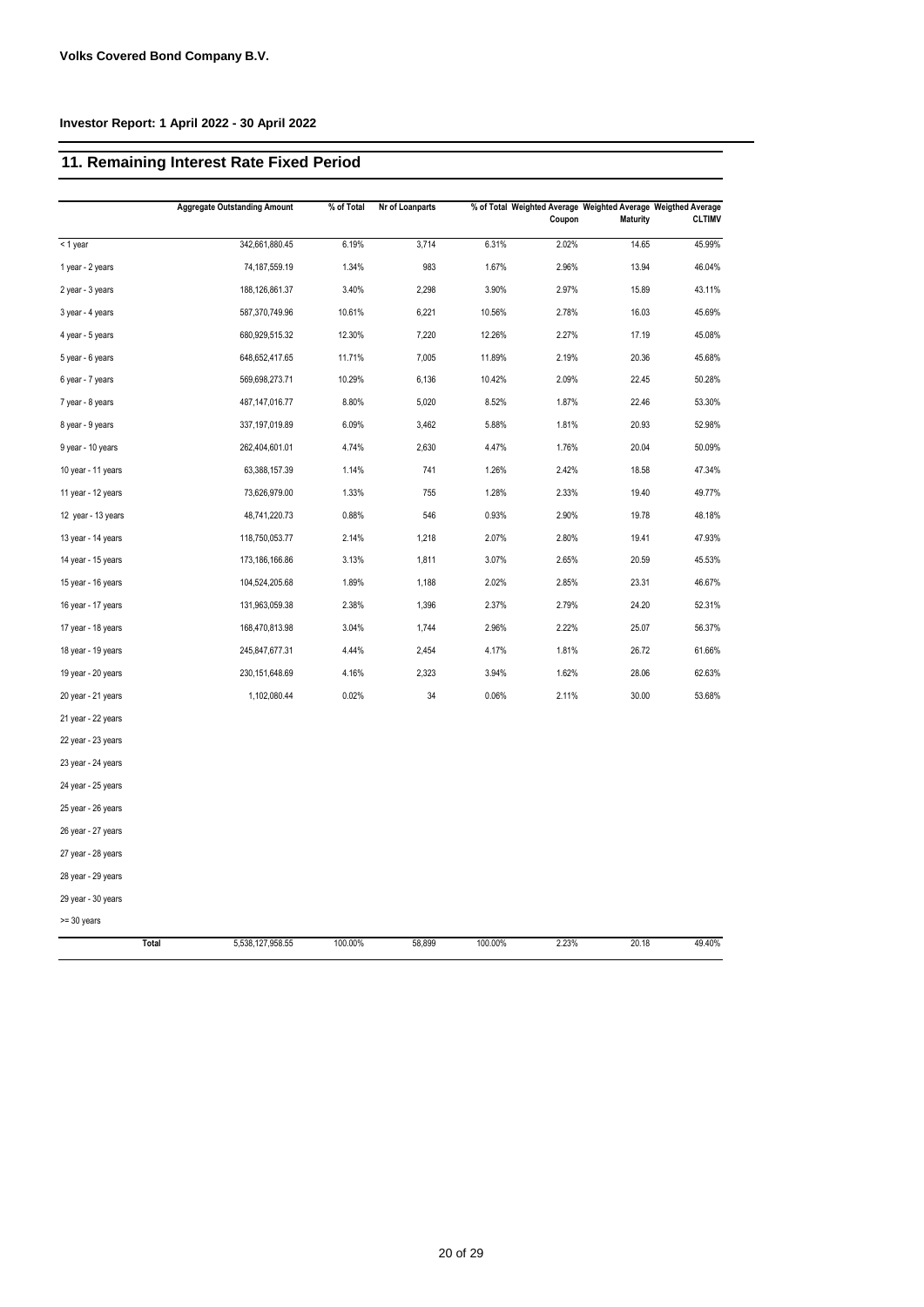| 12. Interest Payment Type |       |                                     |            |                 |         |        |                                                                                  |               |
|---------------------------|-------|-------------------------------------|------------|-----------------|---------|--------|----------------------------------------------------------------------------------|---------------|
|                           |       | <b>Aggregate Outstanding Amount</b> | % of Total | Nr of Loanparts |         | Coupon | % of Total Weighted Average Weighted Average Weighted Average<br><b>Maturity</b> | <b>CLTIMV</b> |
| Fixed                     |       | 5,321,484,987.12                    | 96.09%     | 56,551          | 96.01%  | 2.25%  | 20.43                                                                            | 49.59%        |
| Floating                  |       | 216,642,971.43                      | 3.91%      | 2,348           | 3.99%   | 1.82%  | 14.04                                                                            | 44.71%        |
| Unknown                   |       |                                     |            |                 |         |        |                                                                                  |               |
|                           | Total | 5,538,127,958.55                    | 100.00%    | 58,899          | 100.00% | 2.23%  | 20.18                                                                            | 49.40%        |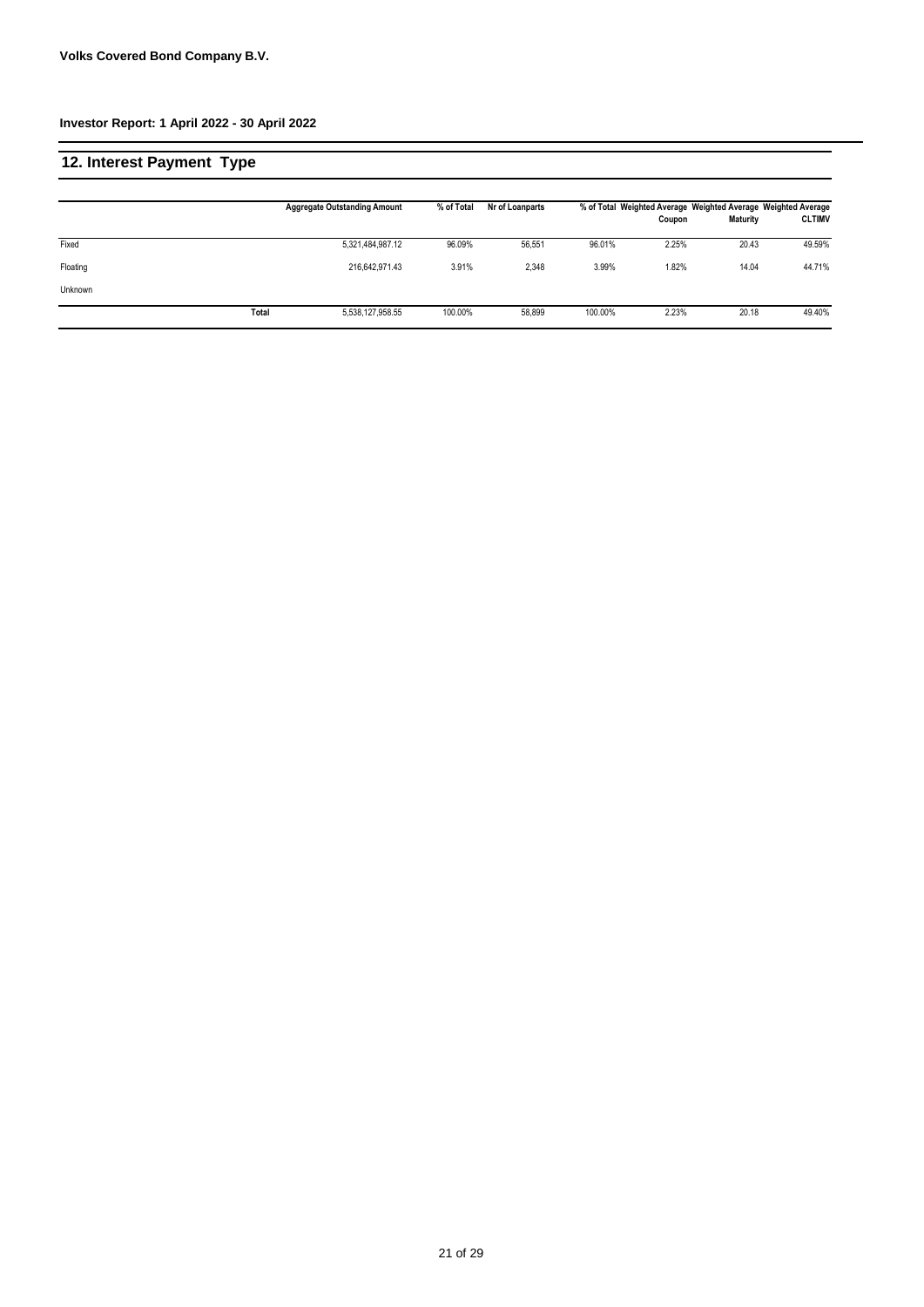| <b>13. Property Description</b> |       |                                     |            |                        |         |        |                                                                           |               |
|---------------------------------|-------|-------------------------------------|------------|------------------------|---------|--------|---------------------------------------------------------------------------|---------------|
| <b>Description</b>              |       | <b>Aggregate Outstanding Amount</b> | % of Total | <b>Nr of Borrowers</b> |         | Coupon | % of Total Weighted Average Weighted Average Weighted Average<br>Maturity | <b>CLTIMV</b> |
| House                           |       | 4,878,182,217.62                    | 88.08%     | 26.061                 | 85.74%  | 2.25%  | 19.93                                                                     | 49.41%        |
| Apartment                       |       | 659.945.740.93                      | 11.92%     | 4.335                  | 14.26%  | 2.06%  | 22.07                                                                     | 49.33%        |
|                                 | Total | 5,538,127,958.55                    | 100.00%    | 30,396                 | 100.00% | 2.23%  | 20.18                                                                     | 49.40%        |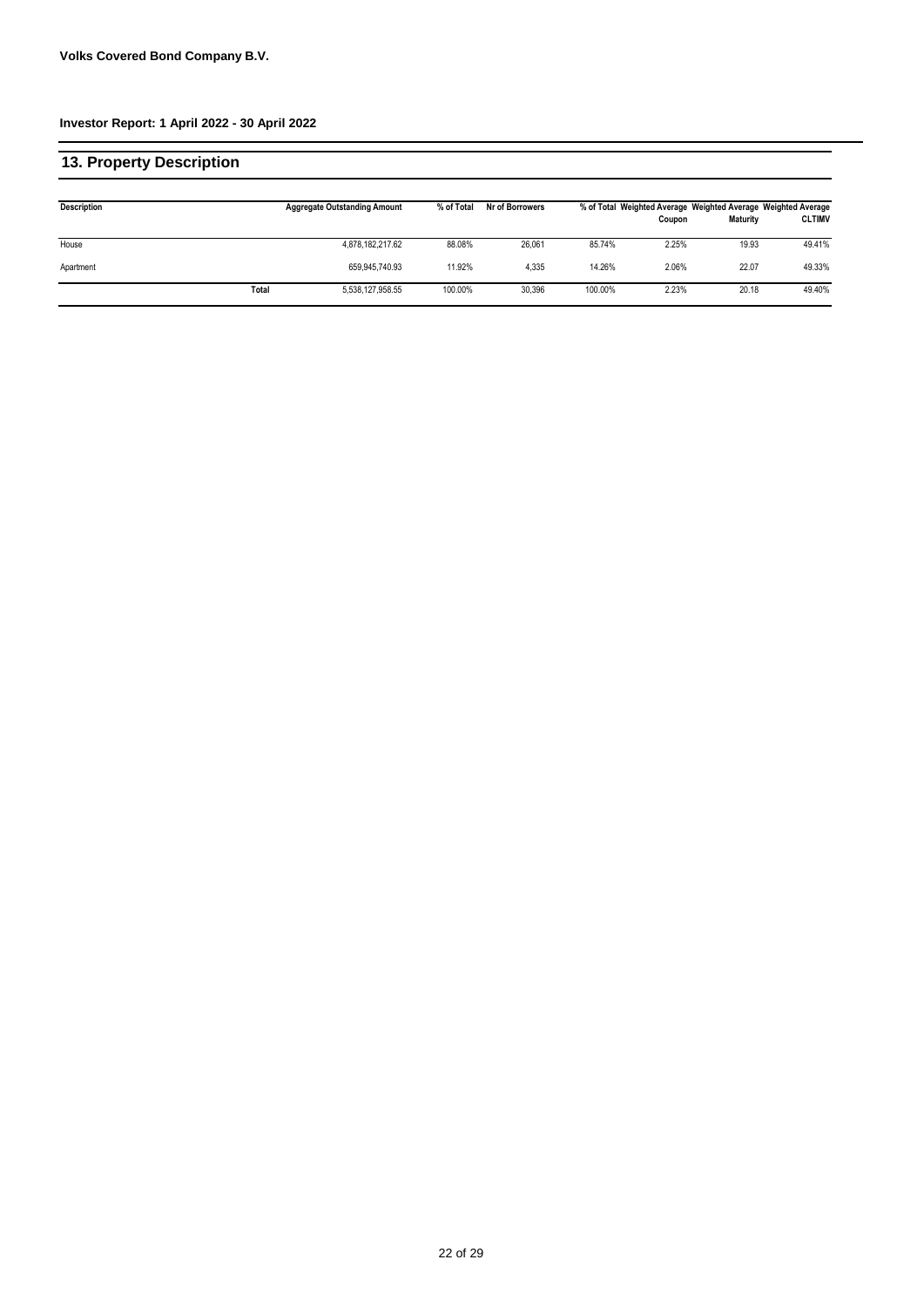# **14. Geographical Distribution (by province)**

| Province              |       | <b>Aggregate Outstanding Amount</b> | % of Total | <b>Nr of Borrowers</b> |         |        |                 | % of Total Weighted Average Weighted Average Weighted Average |
|-----------------------|-------|-------------------------------------|------------|------------------------|---------|--------|-----------------|---------------------------------------------------------------|
|                       |       |                                     |            |                        |         | Coupon | <b>Maturity</b> | <b>CLTIMV</b>                                                 |
| Drenthe               |       | 175,641,077.63                      | 3.17%      | 1,134                  | 3.73%   | 2.26%  | 19.61           | 49.07%                                                        |
| Flevoland             |       | 173,061,744.52                      | 3.12%      | 990                    | 3.26%   | 2.24%  | 20.52           | 49.10%                                                        |
| Friesland             |       | 132.291.475.27                      | 2.39%      | 893                    | 2.94%   | 2.23%  | 19.87           | 49.43%                                                        |
| Gelderland            |       | 872,197,343.06                      | 15.75%     | 4,626                  | 15.22%  | 2.26%  | 20.32           | 48.64%                                                        |
| Groningen             |       | 163,405,766.58                      | 2.95%      | 1,187                  | 3.91%   | 2.27%  | 18.61           | 47.19%                                                        |
| Limburg               |       | 694,710,625.89                      | 12.54%     | 4,635                  | 15.25%  | 2.45%  | 17.71           | 50.81%                                                        |
| Noord-Brabant         |       | 881,897,071.11                      | 15.92%     | 4,556                  | 14.99%  | 2.23%  | 20.08           | 49.98%                                                        |
| Noord-Holland         |       | 773,856,448.51                      | 13.97%     | 3,555                  | 11.70%  | 2.09%  | 21.52           | 47.45%                                                        |
| Overijssel            |       | 393,006,770.37                      | 7.10%      | 2,289                  | 7.53%   | 2.20%  | 20.40           | 51.35%                                                        |
| Utrecht               |       | 391,501,911.19                      | 7.07%      | 1,846                  | 6.07%   | 2.17%  | 21.13           | 47.48%                                                        |
| Zeeland               |       | 94,943,947.84                       | 1.71%      | 613                    | 2.02%   | 2.36%  | 19.25           | 50.34%                                                        |
| Zuid-Holland          |       | 791,613,776.58                      | 14.29%     | 4,072                  | 13.40%  | 2.16%  | 20.98           | 50.70%                                                        |
| Unknown/Not specified |       |                                     |            |                        |         |        |                 |                                                               |
|                       | Total | 5,538,127,958.55                    | 100.00%    | 30,396                 | 100.00% | 2.23%  | 20.18           | 49.40%                                                        |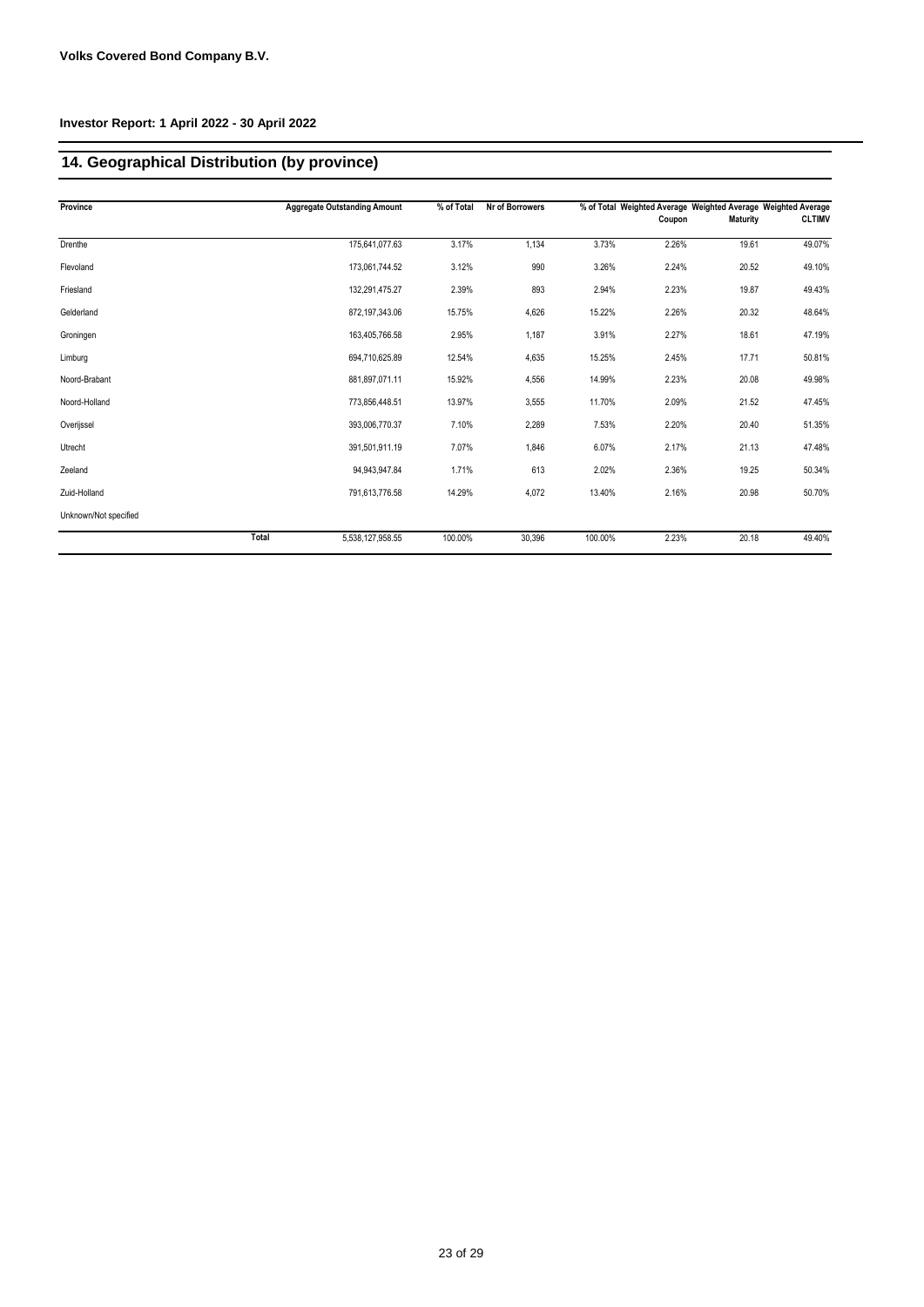| 15. Occupancy  |       |                                     |            |                        |         |                                                                         |          |               |
|----------------|-------|-------------------------------------|------------|------------------------|---------|-------------------------------------------------------------------------|----------|---------------|
| Description    |       | <b>Aggregate Outstanding Amount</b> | % of Total | <b>Nr of Borrowers</b> |         | % of Total Weighted Average Weighted Average Weighted Average<br>Coupon | Maturity | <b>CLTIMV</b> |
| Owner Occupied |       | 5,538,127,958.55                    | 100.00%    | 30,396                 | 100.00% | 2.23%                                                                   | 20.18    | 49.40%        |
| Buy-to-let     |       |                                     |            |                        |         |                                                                         |          |               |
| Unknown        |       |                                     |            |                        |         |                                                                         |          |               |
|                | Total | 5,538,127,958.55                    | 100.00%    | 30,396                 | 100.00% | 2.23%                                                                   | 20.18    | 49.40%        |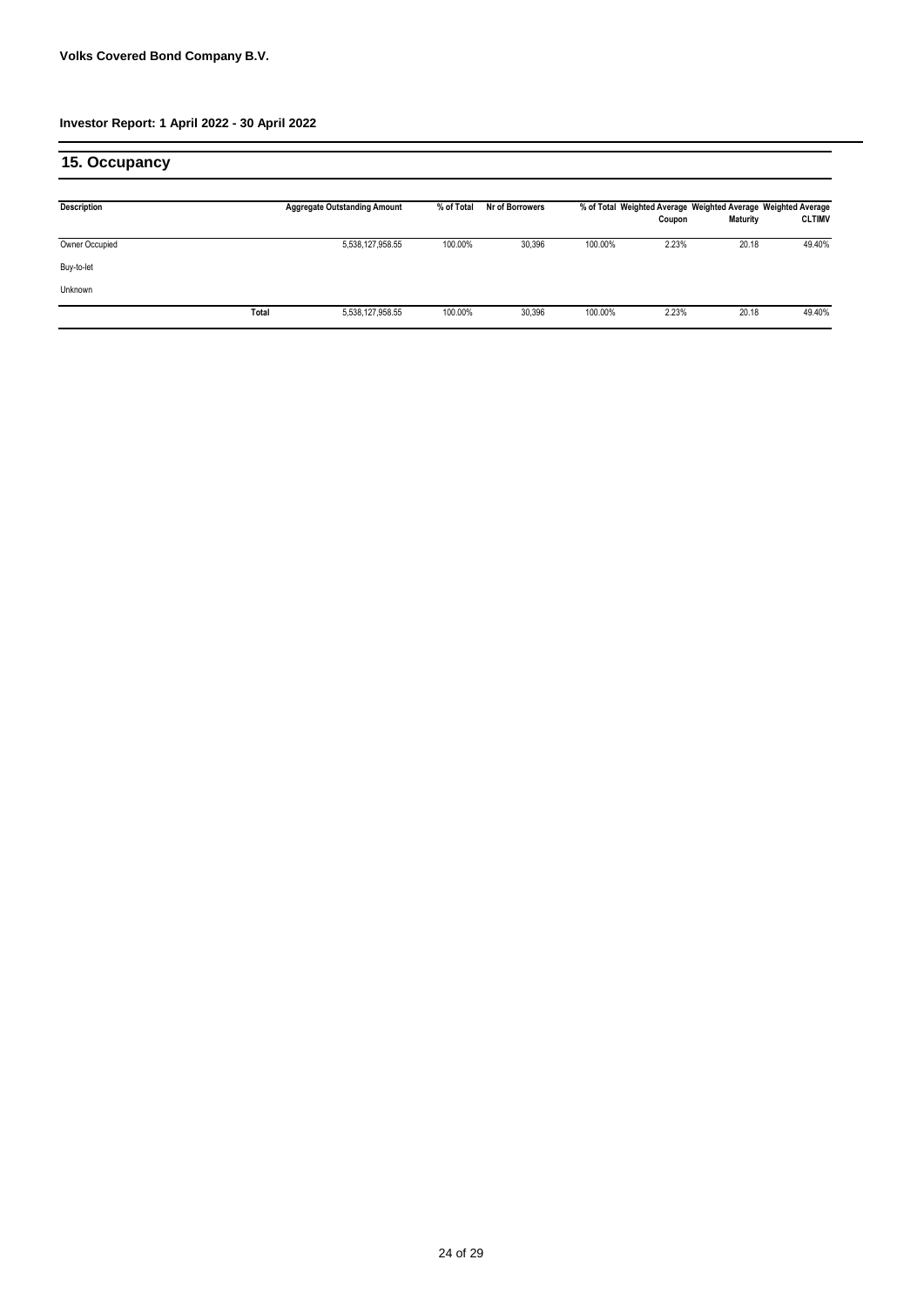# **16. Loanpart Payment Frequency**

| Description  |       | <b>Aggregate Outstanding Amount</b> | % of Total | Nr of Loanparts |         | Coupon | <b>Maturity</b> | % of Total Weighted Average Weighted Average Weighted Average<br><b>CLTIMV</b> |
|--------------|-------|-------------------------------------|------------|-----------------|---------|--------|-----------------|--------------------------------------------------------------------------------|
| Monthly      |       | 5,538,127,958.55                    | 100.00%    | 58,899          | 100.00% | 2.23%  | 20.18           | 49.40%                                                                         |
| Quarterly    |       |                                     |            |                 |         |        |                 |                                                                                |
| Semi-annualy |       |                                     |            |                 |         |        |                 |                                                                                |
| Annualy      |       |                                     |            |                 |         |        |                 |                                                                                |
| Unknown      |       |                                     |            |                 |         |        |                 |                                                                                |
|              | Total | 5,538,127,958.55                    | 100.00%    | 58,899          | 100.00% | 2.23%  | 20.18           | 49.40%                                                                         |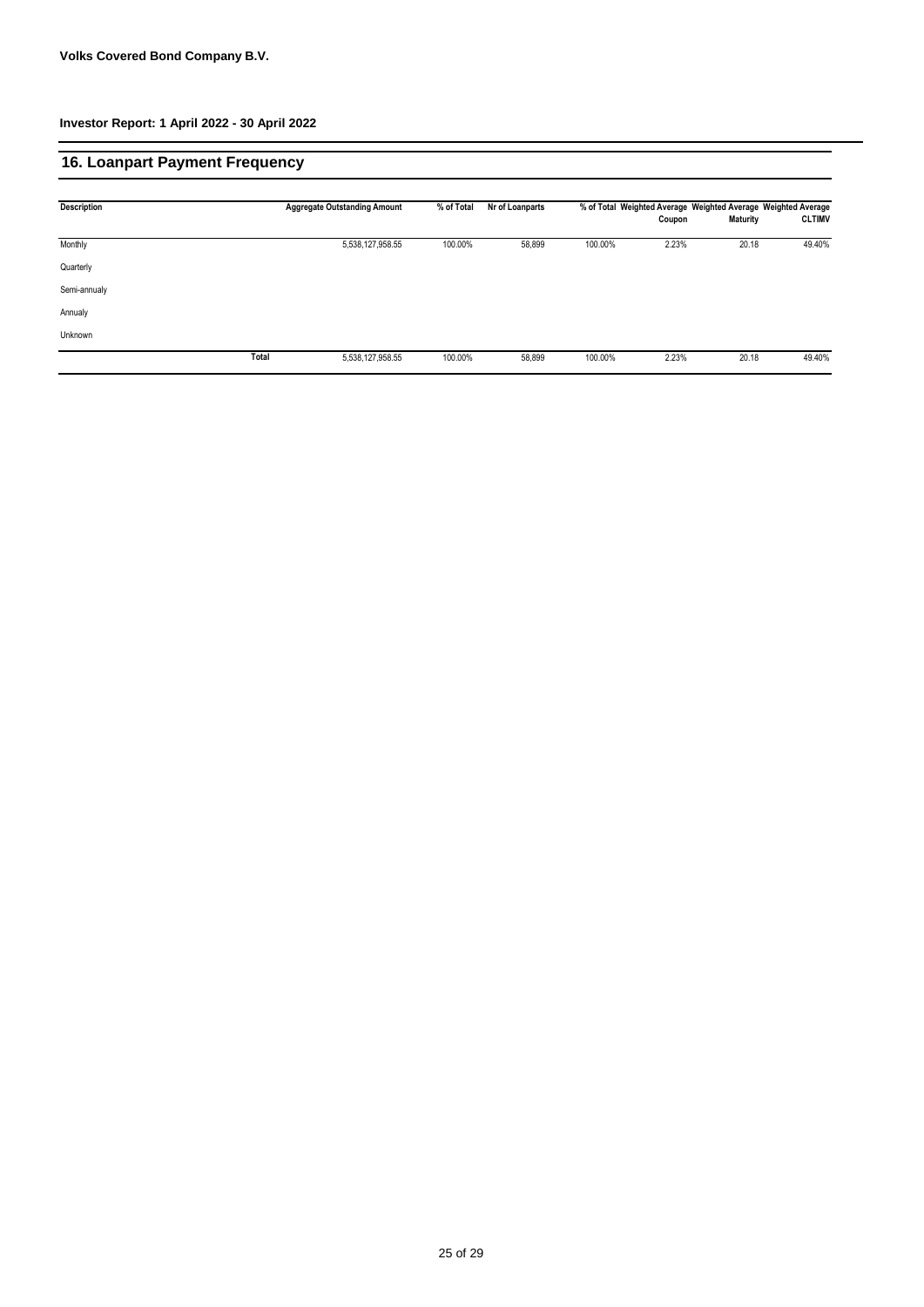| 17. Guarantee Type   |       |                                     |            |             |         |        |                 |                                                                                |
|----------------------|-------|-------------------------------------|------------|-------------|---------|--------|-----------------|--------------------------------------------------------------------------------|
|                      |       | <b>Aggregate Outstanding Amount</b> | % of Total | Nr of Loans |         | Coupon | <b>Maturity</b> | % of Total Weighted Average Weighted Average Weighted Average<br><b>CLTIMV</b> |
| <b>NHG Guarantee</b> |       | 1,229,400,758.59                    | 22.20%     | 8,116       | 26.70%  | 2.11%  | 21.95           | 53.90%                                                                         |
| Non-NHG Guarantee    |       | 4,308,727,199.96                    | 77.80%     | 22,280      | 73.30%  | 2.27%  | 19.68           | 48.11%                                                                         |
| Unknown              |       |                                     |            |             |         |        |                 |                                                                                |
|                      | Total | 5,538,127,958.55                    | 100.00%    | 30.396      | 100.00% | 2.23%  | 20.18           | 49.40%                                                                         |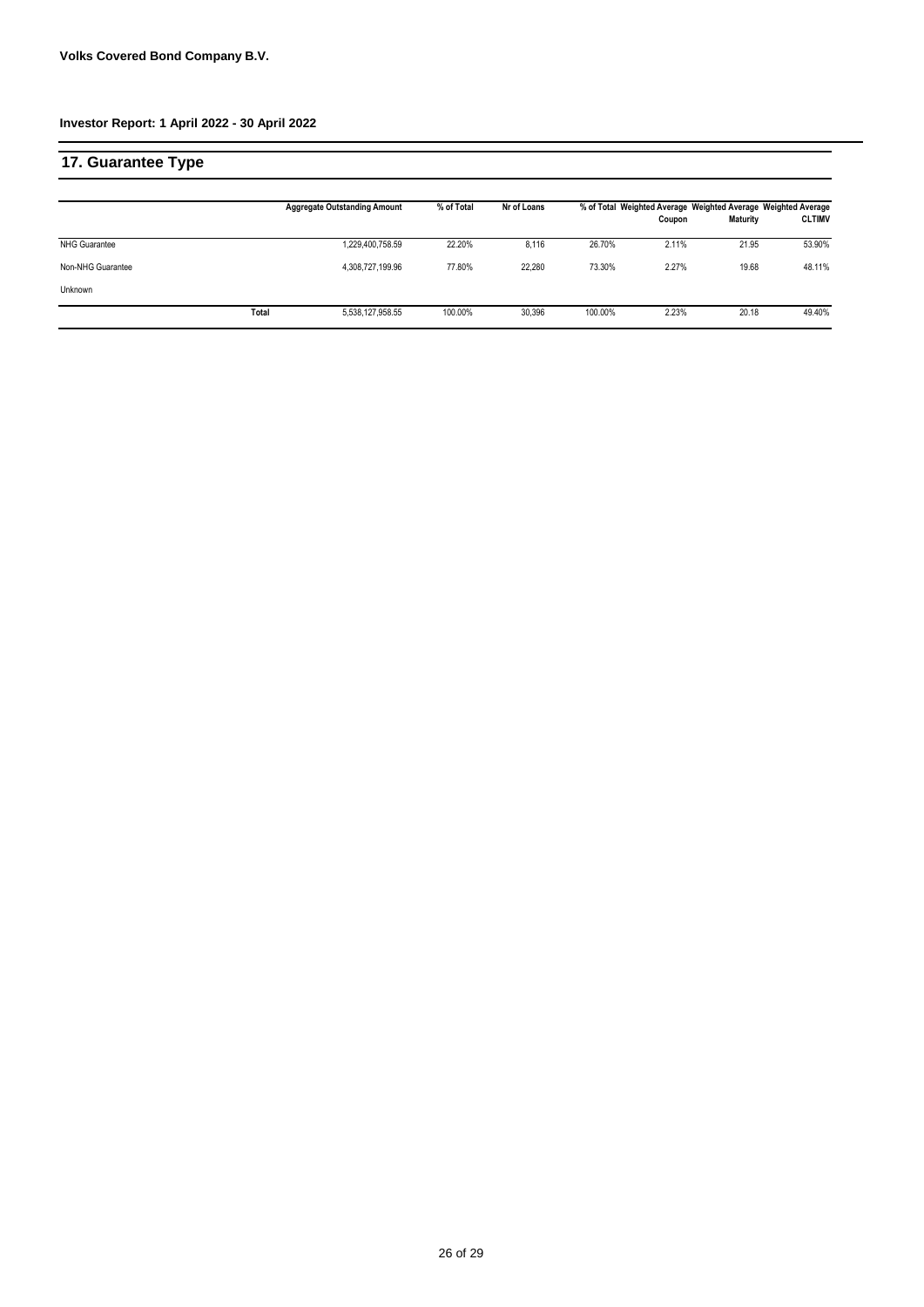**Glossary**

| Term                                           | <b>Definition / Calculation</b>                                                                                                                                                                                                                                                                                                                                                                                                                                                                                                                                                                                                                                                                                                                                                                                                                                                                                                                                                                                                                                                                                                                                                                                                                                                                                                                                                                                                                                                                                                           |
|------------------------------------------------|-------------------------------------------------------------------------------------------------------------------------------------------------------------------------------------------------------------------------------------------------------------------------------------------------------------------------------------------------------------------------------------------------------------------------------------------------------------------------------------------------------------------------------------------------------------------------------------------------------------------------------------------------------------------------------------------------------------------------------------------------------------------------------------------------------------------------------------------------------------------------------------------------------------------------------------------------------------------------------------------------------------------------------------------------------------------------------------------------------------------------------------------------------------------------------------------------------------------------------------------------------------------------------------------------------------------------------------------------------------------------------------------------------------------------------------------------------------------------------------------------------------------------------------------|
| <b>Account Bank</b>                            | means Rabobank Nederland.                                                                                                                                                                                                                                                                                                                                                                                                                                                                                                                                                                                                                                                                                                                                                                                                                                                                                                                                                                                                                                                                                                                                                                                                                                                                                                                                                                                                                                                                                                                 |
| ACT                                            | means Asset Cover Test.                                                                                                                                                                                                                                                                                                                                                                                                                                                                                                                                                                                                                                                                                                                                                                                                                                                                                                                                                                                                                                                                                                                                                                                                                                                                                                                                                                                                                                                                                                                   |
| ACT a                                          | means for each Mortgage Receivable the lower of its Current Balance and the sum of the following elements, to the extent applicable to it:<br>(i) if it is a Savings Mortgage Receivable an amount calculated on the basis of a method notified to the Rating Agencies and subject to<br>Rating Agency Confirmation from Moody's, related to the Savings and Accrued Savings Interest in connection with such Savings Mortgage<br>Receivable, provided that no amount will be deducted if and to the extent that a Bank Savings Participation Agreement and/or Insurance<br>Savings Participation Agreement (each a Participation Agreement and together the "Participation Agreements") is in place in relation to the<br>relevant Mortgage Receivable;<br>(ii) if it corresponds to a Construction Deposit: the amount of the Construction Deposit;<br>(iii) if it was in breach of the Mortgage Receivable Warranties as of the relevant Transfer Date: such amount as is necessary to reduce its<br>Adjusted Current Balance or Current Balance, as the case may be, to zero;<br>(iv) if it is 3 months or more in arrears and it is not a Defaulted Receivable: such amount as is necessary to arrive at 30% of its Current<br>Balance;<br>(v) if it is a Defaulted Receivable: such amount as is necessary to reduce its Current Balance to zero; and/or<br>(vi) if it is a Mortgage Receivable with an interest rate below the Minimum Mortgage Interest Rate, an amount equal to the Minimum<br>Mortgage Interest Rate Reduction. |
| ACT ß                                          | means for each Mortgage Receivable the lower of (i) the LTV Cut-Off Percentage of its Indexed Valuation and (ii) a minus L.                                                                                                                                                                                                                                                                                                                                                                                                                                                                                                                                                                                                                                                                                                                                                                                                                                                                                                                                                                                                                                                                                                                                                                                                                                                                                                                                                                                                               |
|                                                |                                                                                                                                                                                                                                                                                                                                                                                                                                                                                                                                                                                                                                                                                                                                                                                                                                                                                                                                                                                                                                                                                                                                                                                                                                                                                                                                                                                                                                                                                                                                           |
| ACT Y1                                         | means, if the Issuer's credit rating from Moody's falls below P-1 (short-term) or if the issuer default rating falls below F1 (short term) or A- by<br>Fitch, the sum of all amounts (the "Deposit Amount") in respect of the Mortgage Receivables, which amounts are, in respect of each<br>Mortgage Receivable separately, the lower of: (a) the aggregate amount of the deposits, to the extent the amount thereof exceeds the<br>amount claimable under the DGS, held by the Borrower of the Mortgage Receivable(s) with the Originators on the last day of the<br>immediately preceding month; and (b) the aggregate Outstanding Principal Amount of such Mortgage Receivable(s) on the last day of the<br>immediately preceding month. The Deposit Amount will be adjusted as follows. If the outcome of A(a) is lower than A(b) as described above,<br>the Deposit Amount will be reduced with an amount equal to A(b) minus A(a) provided that the Deposit Amount will always be at least 0. If<br>the outcome of A(a) is higher than A(b) as described above, the Deposit Amount will be reduced with the amount of the Excess Credit<br>Enhancement.                                                                                                                                                                                                                                                                                                                                                                            |
| ACT Y2                                         | means, (i) if the Issuer's CR Assessment from Moody's falls below P-1(cr) (short-term) or if the issuer default rating falls below F 1 (short<br>term) or A (long-term) by Fitch, an additional amount equal to the Outstanding Principal Amount of all Mortgage Receivables on the last day<br>of the month immediately preceding the Calculation Date multiplied by the Monthly Payment Percentage of the prior calendar month<br>immediately preceding the Calculation Date in connection with the commingling risk or (ii) zero (a) if the Issuer's credit rating from Moody's is<br>at least equal to P-1 (short-term) and if the issuer default rating is at least equal to FI (short term) or A (long-term) by Fitch or (b) if de<br>Volksbank has taken alternative measures to reduce the commingling risk                                                                                                                                                                                                                                                                                                                                                                                                                                                                                                                                                                                                                                                                                                                       |
| ACT Z                                          | means an amount equal to the Interest Cover Required Amount. Whereby "Interest Cover Required Amount" means an amount equal to the<br>positive difference, if any, between: (a) the aggregate amount of Scheduled Interest for all Series outstanding; and (b) the aggregate amount<br>of interest to be received under the Transferred Assets up to the relevant final maturity date taking into account their respective contractual<br>amortisation profile less in respect of each Savings Mortgage Receivable which is subject to a Participation, an amount equal to the net<br>amount received or recovered multiplied by the applicable Participation Fraction; and, in each case, (i) taking into account any amount (to<br>be) received or (to be) paid by the CBC in connection with any Swap Agreement and (ii) assuming that for any floating or fixed rate interest,<br>that up to and including the latest Final Maturity Date, of any Covered Bond outstanding, such rates remain at the same level as at the<br>relevant Calculation Date preceding the relevant CBC Payment Date.                                                                                                                                                                                                                                                                                                                                                                                                                                       |
| Asset Percentage                               | means 81% or such percentage figure as is determined from time to time in accordance with the Asset Monitoring Agreement.                                                                                                                                                                                                                                                                                                                                                                                                                                                                                                                                                                                                                                                                                                                                                                                                                                                                                                                                                                                                                                                                                                                                                                                                                                                                                                                                                                                                                 |
| <b>Available Liquidity Buffer</b>              | means available liquid assets on reserved accounts of the CBC, plus interest payments and principal repayments from the underlying assets                                                                                                                                                                                                                                                                                                                                                                                                                                                                                                                                                                                                                                                                                                                                                                                                                                                                                                                                                                                                                                                                                                                                                                                                                                                                                                                                                                                                 |
| <b>Calculation Date</b>                        | (including derivatives) to which the CBC is contractually entitled for the following six (6) months period.<br>means the date falling two business days before each CBC Payment Date. The "relevant" Calculation Date in respect of any Calculation<br>Period will be the first Calculation Date falling after the end of that period and the "relevant" Calculation Date in respect of any CBC Payment<br>Date will be the last Calculation Date prior to that CBC Payment Date.                                                                                                                                                                                                                                                                                                                                                                                                                                                                                                                                                                                                                                                                                                                                                                                                                                                                                                                                                                                                                                                         |
| <b>Construction Deposit</b>                    | means in relation to a Mortgage Loan, that part of the Mortgage Loan which the relevant Borrower requested to be disbursed into a blocked<br>account held in his name with the relevant Seller, the proceeds of which may be applied towards construction of, or improvements to, the<br>relevant Mortgaged Asset.                                                                                                                                                                                                                                                                                                                                                                                                                                                                                                                                                                                                                                                                                                                                                                                                                                                                                                                                                                                                                                                                                                                                                                                                                        |
| <b>Credit Rating</b>                           | means an assessment of the credit worthiness of the notes assigned by the Credit Rating Agencies.                                                                                                                                                                                                                                                                                                                                                                                                                                                                                                                                                                                                                                                                                                                                                                                                                                                                                                                                                                                                                                                                                                                                                                                                                                                                                                                                                                                                                                         |
| <b>Current Balance</b>                         | means in relation to an Eligible Receivable at any date, the aggregate (without double counting) of the Net Outstanding Principal Amount,<br>Accrued Interest (unless it concerns calculations for either the Asset Cover Test or the Amortisation Test Aggregate Asset Amount, in which<br>case Accrued Interest will not be included) and Arrears of Interest as at that date.                                                                                                                                                                                                                                                                                                                                                                                                                                                                                                                                                                                                                                                                                                                                                                                                                                                                                                                                                                                                                                                                                                                                                          |
| Current Loan to Indexed Market Value (CLTIMV)  | means the ratio calculated by dividing the current outstanding loan amount by the Indexed Market Value.                                                                                                                                                                                                                                                                                                                                                                                                                                                                                                                                                                                                                                                                                                                                                                                                                                                                                                                                                                                                                                                                                                                                                                                                                                                                                                                                                                                                                                   |
| Current Loan to Original Market Value (CLTOMV) | means the ratio calculated by dividing the current outstanding loan amount by the Original Market Value.                                                                                                                                                                                                                                                                                                                                                                                                                                                                                                                                                                                                                                                                                                                                                                                                                                                                                                                                                                                                                                                                                                                                                                                                                                                                                                                                                                                                                                  |
| Debt Service to Income                         | means the ratio calculated by dividing the amount a borrower is required to pay (in interest and principal repayments) on an annual basis by<br>the borrower(s) disposable income.                                                                                                                                                                                                                                                                                                                                                                                                                                                                                                                                                                                                                                                                                                                                                                                                                                                                                                                                                                                                                                                                                                                                                                                                                                                                                                                                                        |
| Index                                          | means the index of increases of house prices issued by the Land Registry in relation to residential properties in The Netherlands.                                                                                                                                                                                                                                                                                                                                                                                                                                                                                                                                                                                                                                                                                                                                                                                                                                                                                                                                                                                                                                                                                                                                                                                                                                                                                                                                                                                                        |
| <b>Indexed Valuation</b>                       | means in relation to any Mortgaged Asset at any date means the Original Market Value of that Mortgaged Asset increased or decreased as<br>appropriate by the increase or decrease in the Index since the date of the Original Market Value (and if such is required for the Covered<br>Bonds to maintain the CRD Status, as adjusted as required pursuant to the Capital Requirement Directive).                                                                                                                                                                                                                                                                                                                                                                                                                                                                                                                                                                                                                                                                                                                                                                                                                                                                                                                                                                                                                                                                                                                                          |
| <b>IRS</b>                                     | means Interest Rate Swap.                                                                                                                                                                                                                                                                                                                                                                                                                                                                                                                                                                                                                                                                                                                                                                                                                                                                                                                                                                                                                                                                                                                                                                                                                                                                                                                                                                                                                                                                                                                 |
| <b>Liquidity Buffer Test</b>                   | means a monthly check, whether the Available Liquidity Buffer is equal to / or higher than the Required Liquidity Buffer, calculated in<br>accordance with article 40(g) of the Decree on Prudential Rules under the FSA (Besluit prudentiele regels Wft) and annually checked by the<br>Asset Monitor.                                                                                                                                                                                                                                                                                                                                                                                                                                                                                                                                                                                                                                                                                                                                                                                                                                                                                                                                                                                                                                                                                                                                                                                                                                   |
| Loan to Income (LTI)                           | means the ratio calculated by dividing the original loan amount by the income of the borrower at the moment of origination of the Mortgage<br>Loan.                                                                                                                                                                                                                                                                                                                                                                                                                                                                                                                                                                                                                                                                                                                                                                                                                                                                                                                                                                                                                                                                                                                                                                                                                                                                                                                                                                                       |
| Loanpart(s)                                    | means one or more of the loan parts (leningdelen) of which a Mortgage Loan consists.                                                                                                                                                                                                                                                                                                                                                                                                                                                                                                                                                                                                                                                                                                                                                                                                                                                                                                                                                                                                                                                                                                                                                                                                                                                                                                                                                                                                                                                      |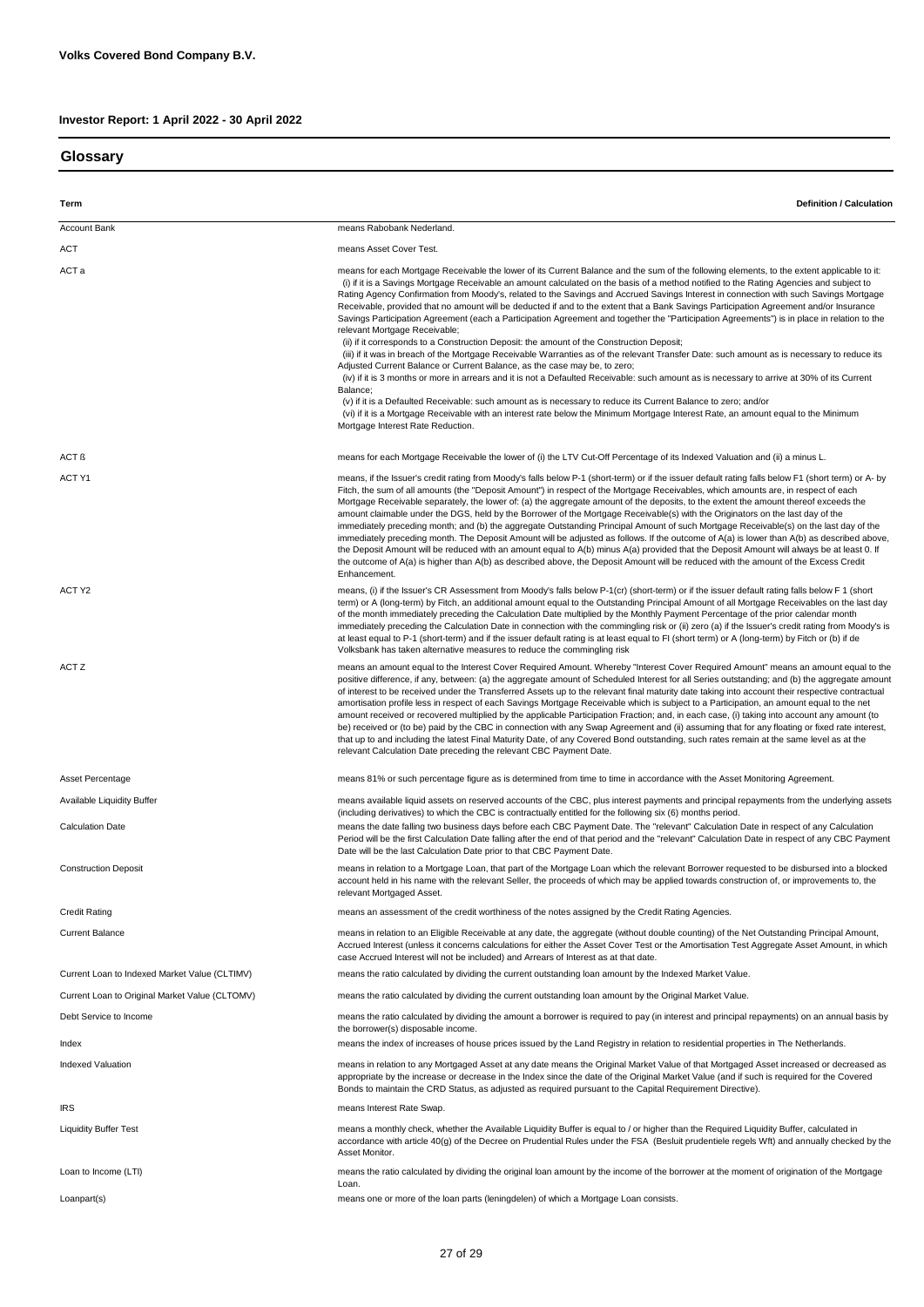| <b>LTV Cut-Off Percentage</b>                   | means 80% for all Mortgage Receivables or such lower percentage as is (a) required from time to time for Covered Bonds to qualify as<br>'covered bonds' as defined in the CRD IV or (b) otherwise determined from time to time in accordance with the Asset Monitoring Agreement.                                                                                                                                                                                                                                                                                                                                                 |
|-------------------------------------------------|-----------------------------------------------------------------------------------------------------------------------------------------------------------------------------------------------------------------------------------------------------------------------------------------------------------------------------------------------------------------------------------------------------------------------------------------------------------------------------------------------------------------------------------------------------------------------------------------------------------------------------------|
| Maturity Date (Bonds)                           | means, subject to Condition 7(c), in respect of a Series of Covered Bonds, the relevant Interest Payment Date which falls no more than 40<br>years after the Issue Date of such Series and on which the Covered Bonds of such Series are expected to be redeemed at their Principal<br>Amount Outstanding in accordance with these Conditions, as specified in the relevant Final Terms.                                                                                                                                                                                                                                          |
| Minimum Overcollateralization                   | means the minimum overcollateralization required by either law or the programme documentation.                                                                                                                                                                                                                                                                                                                                                                                                                                                                                                                                    |
| Net Outstanding Principal Amount                | means in relation to a Mortgage Receivable, at any date, the Outstanding Principal Amount of such Mortgage Receivable less, if it is a<br>Savings Mortgage Receivable subject to a Participation, an amount equal to the Participation on such date.                                                                                                                                                                                                                                                                                                                                                                              |
| <b>NHG Guarantee</b>                            | means a guarantee (borgtocht) under the NHG Conditions granted by Stichting WEW.                                                                                                                                                                                                                                                                                                                                                                                                                                                                                                                                                  |
| Nominal OC                                      | means the actual overcollateralization which is calculated by dividing (i) the total outstanding balance of the cover assets included in the<br>cover pool by (ii) the total amount of outstanding covered bonds (both excluding accrued interest).                                                                                                                                                                                                                                                                                                                                                                               |
| Occupancy                                       | means the way the mortgaged property is used (e.g. owner occupied).                                                                                                                                                                                                                                                                                                                                                                                                                                                                                                                                                               |
| Original Loan to Original Market Value (OLTOMV) | means the ratio calculated by dividing the original loan amount by the Original Market Value.                                                                                                                                                                                                                                                                                                                                                                                                                                                                                                                                     |
| Original Market Value                           | means the value of the mortgaged property if the mortgaged property would be privately sold voluntarily, estimated during the assessment of<br>the application.                                                                                                                                                                                                                                                                                                                                                                                                                                                                   |
| Originators                                     | means de Volksbank N.V.                                                                                                                                                                                                                                                                                                                                                                                                                                                                                                                                                                                                           |
| <b>Outstanding Principal Amount</b>             | means, in respect of a Mortgage Receivable, the aggregate principal sum (hoofdsom) due by the relevant Borrower under the relevant<br>Mortgage Receivable and, after the occurrence of a Realised Loss in respect of such Mortgage Receivable, zero.                                                                                                                                                                                                                                                                                                                                                                              |
| Prematurity Liquidity Ledger                    | is not applicable                                                                                                                                                                                                                                                                                                                                                                                                                                                                                                                                                                                                                 |
| Redemption Type                                 | means the principal payment type of the bond                                                                                                                                                                                                                                                                                                                                                                                                                                                                                                                                                                                      |
| Remaining Tenor                                 | means the time in years from the reporting date to the maturity date of a loan.                                                                                                                                                                                                                                                                                                                                                                                                                                                                                                                                                   |
| <b>Required Liquidity Buffer</b>                | means an amount which is such amount as required for covered bonds pursuant to the CB Regulations to meet the obligation regarding<br>interest payments and redemptions (the latter only in case of hard bullet covered bonds) under the covered bonds for the following six (6)<br>months period including senior cost.                                                                                                                                                                                                                                                                                                          |
| Reserve Fund                                    | means, pursuant to the Trust Deed, if the Issuer's short-term credit rating falls below P-1 by Moody's or if the short-term issuer default rating<br>falls below F1 (short-term) and A (long-term) by Fitch, the CBC will be required to establish a reserve fund (the "Reserve Fund") on the GIC<br>Account which will be credited by the Issuer with an amount equal to the Reserve Fund Required Amount and such further amounts as are<br>necessary from time to time to ensure that an amount up to the Reserve Fund Required Amount is credited to the Reserve Fund for as long<br>as the above rating trigger is breached. |
| <b>Saving Deposits</b>                          | means savings in a bank account, pledged to the mortgage lender, which are meant to repay the loan at maturity.                                                                                                                                                                                                                                                                                                                                                                                                                                                                                                                   |
| Seasoning                                       | means the difference between the loan start date and the current reporting period.                                                                                                                                                                                                                                                                                                                                                                                                                                                                                                                                                |
| Series                                          | means a Tranche of Covered Bonds together with any further Tranche or Tranches of Covered Bonds which are (i) expressed to be<br>consolidated and form a single series and (ii) identical in all respects (including as to listing) except for their respective Issue Dates, Interest<br>Commencement Dates and/or Issue Prices.                                                                                                                                                                                                                                                                                                  |
| Servicer                                        | means de Volksbank N.V.                                                                                                                                                                                                                                                                                                                                                                                                                                                                                                                                                                                                           |
| Set-Off                                         | means the right of a debtor to set-off a claim that corresponds to its debt owed to the same counterparty.                                                                                                                                                                                                                                                                                                                                                                                                                                                                                                                        |